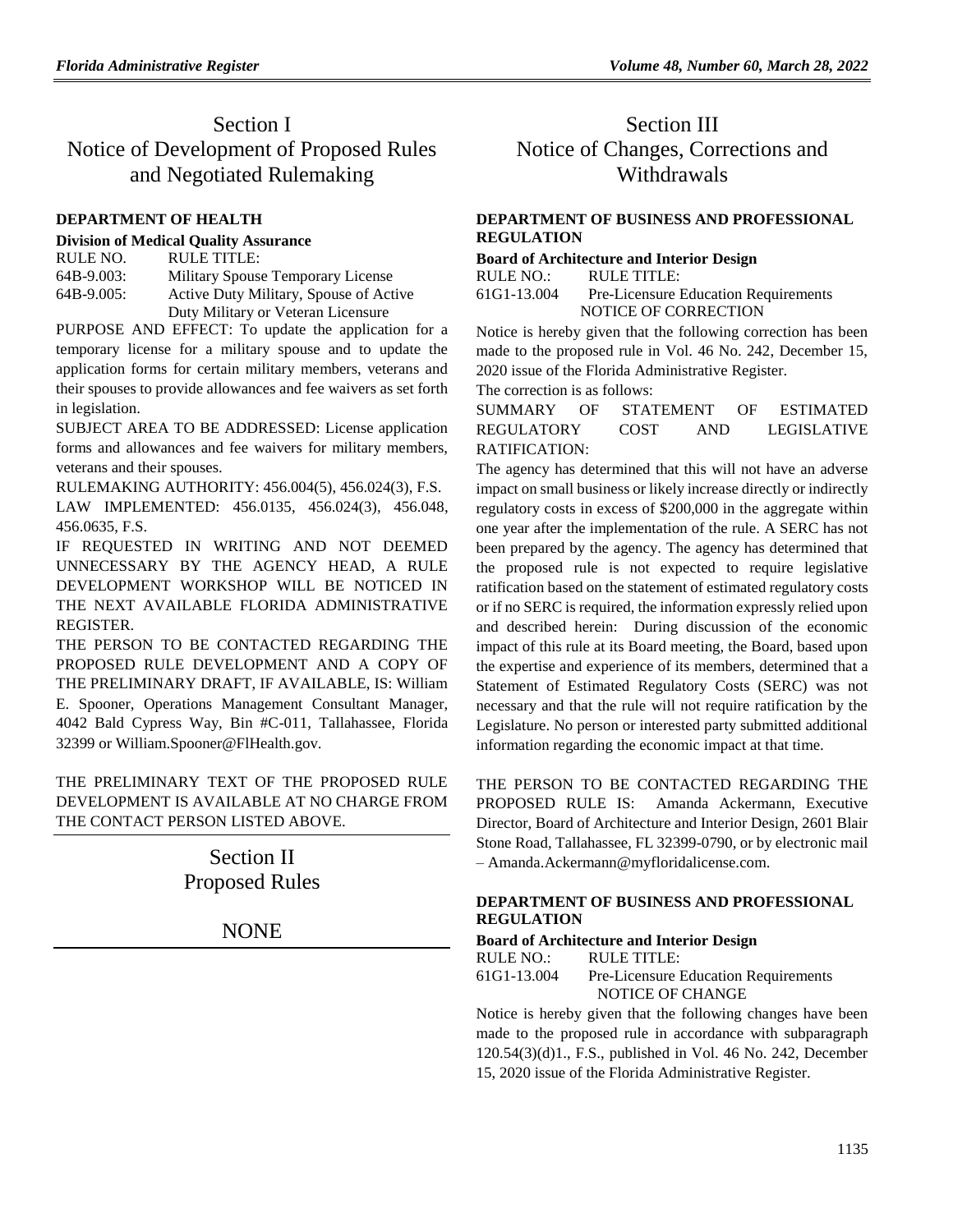The changes are in response to written comments submitted by the staff of the Joint Administrative Procedures Committee and discussion and subsequent vote by the board at a public meeting held October 29, 2021. The changes are as follows:

61G1-13.004 – Pre-Licensure Education Requirements.

(1) All endorsement applicants, pursuant to Section 481.213, F.S., must complete two (2) hours of board approved education on wind mitigation techniques.

(2) All endorsement applicants may comply with wind mitigation techniques by completing the NCARB Part II of Wind Forces Part II: Wind Effects on Building/Procedures for Wind-Resistant Design and Practice, published 2017, at [https://ce.ncarb.org/program\\_online\\_view\\_sa.php?prc=interna](https://ce.ncarb.org/program_online_view_sa.php?prc=internal&pid=162) [l&pid=162,](https://ce.ncarb.org/program_online_view_sa.php?prc=internal&pid=162) or wind mitigation courses specifically approved by the board.

Rulemaking Authority 481.213(6) FS. Law Implemented 481.213(3) 209(3)(e) F.S. - History - NEW,

THE PERSON TO BE CONTACTED REGARDING THE PROPOSED RULE IS: Amanda Ackermann, Executive Director, Board of Architecture and Interior Design, 2601 Blair Stone Road, Tallahassee, FL 32399-0790, or by electronic mail – [Amanda.Ackermann@myfloridalicense.com.](mailto:Amanda.Ackermann@myfloridalicense.com)

# Section IV Emergency Rules

# NONE

Section V Petitions and Dispositions Regarding Rule Variance or Waiver

## [DEPARTMENT OF LAW ENFORCEMENT](https://www.flrules.org/gateway/department.asp?id=11)

[Criminal Justice Standards and Training Commission](https://www.flrules.org/gateway/organization.asp?id=20) RULE NO.: RULE TITLE:

[11B-27.002](https://www.flrules.org/gateway/ruleNo.asp?id=11B-27.002) Certification, Employment or Appointment, Reactivation, and Terminating Employment or Appointment of **Officers** 

NOTICE IS HEREBY GIVEN that on February 7, 2022, the Department of Law Enforcement, received a petition for permanent waiver of subsection 11B-27.002(4) by James Gray. Petitioner wishes to waive that portion of the rule that states: (a) Within four years of the beginning date of a Commissionapproved Basic Recruit Training Program, an individual shall successfully complete the program, achieve a passing score on the applicable State Officer Certification Examination, and gain employment, and certification as an officer.

A copy of the Petition for Variance or Waiver may be obtained by contacting: Agency Clerk, Florida Department of Law Enforcement, P.O. Box 1489 Tallahassee, FL, 32302 or by telephone at (850)410-7676.

#### [DEPARTMENT OF LAW ENFORCEMENT](https://www.flrules.org/gateway/department.asp?id=11)

[Criminal Justice Standards and Training Commission](https://www.flrules.org/gateway/organization.asp?id=20) RULE NO.: RULE TITLE:

[11B-21.005](https://www.flrules.org/gateway/ruleNo.asp?id=11B-21.005) Criminal Justice Training School Requirements for Certification and Re-certification

NOTICE IS HEREBY GIVEN that on February 14, 2022, the Department of Law Enforcement, received a petition for permanent waiver of Rule 11B-21.005, F.A.C. by Marcos Lopez. Petitioner wishes to waive that portion of the rule that states: ((4) Driving Range Facility, Equipment, and Instructor to Student Ratio Requirements.

(a) When conducting Commission-approved vehicle operations training, comply with the driving range facility, equipment, and instructor to student ratio requirements set forth in subsection 11B-35.0021(8), F.A.C., and in the Driving Range Facility and Equipment Requirements, form CJSTC-202, revised August 10, 2017, effective 8/2018, hereby incorporated by reference http://www.flrules.org/Gateway/reference.asp?No=Ref-09683. A copy of the Petition for Variance or Waiver may be obtained by contacting: Agency Clerk, Florida Department of Law Enforcement, P.O. Box 1489 Tallahassee, FL, 32302 or by telephone at (850)410-7676.

#### [DEPARTMENT OF LAW ENFORCEMENT](https://www.flrules.org/gateway/department.asp?id=11)

[Criminal Justice Standards and Training Commission](https://www.flrules.org/gateway/organization.asp?id=20) RULE NO.: RULE TITLE:

[11B-27.00213](https://www.flrules.org/gateway/ruleNo.asp?id=11B-27.00213) Temporary Employment Authorization

NOTICE IS HEREBY GIVEN that on February 18, 2022, the Department of Law Enforcement, received a petition for permanent waiver of Rule 11B-27.00213, F.A.C. by Derek Hutchinson. Petitioner wishes to waive that portion of the rule that states: (4) Agencies applying to temporarily employ or appoint an individual who has had a previous TEA registered with the Commission in the same discipline, may do so only if: (a) The individual was previously certified as a full-time or parttime officer; or

(b) The individual was previously hired on a TEA and has separated from the employing agency or discontinued training while still in good standing, and has had a break-in-service from the last employment for a minimum of four years.

A copy of the Petition for Variance or Waiver may be obtained by contacting: Agency Clerk, Florida Department of Law Enforcement, P.O. Box 1489 Tallahassee, FL, 32302 or by telephone at (850)410-7676.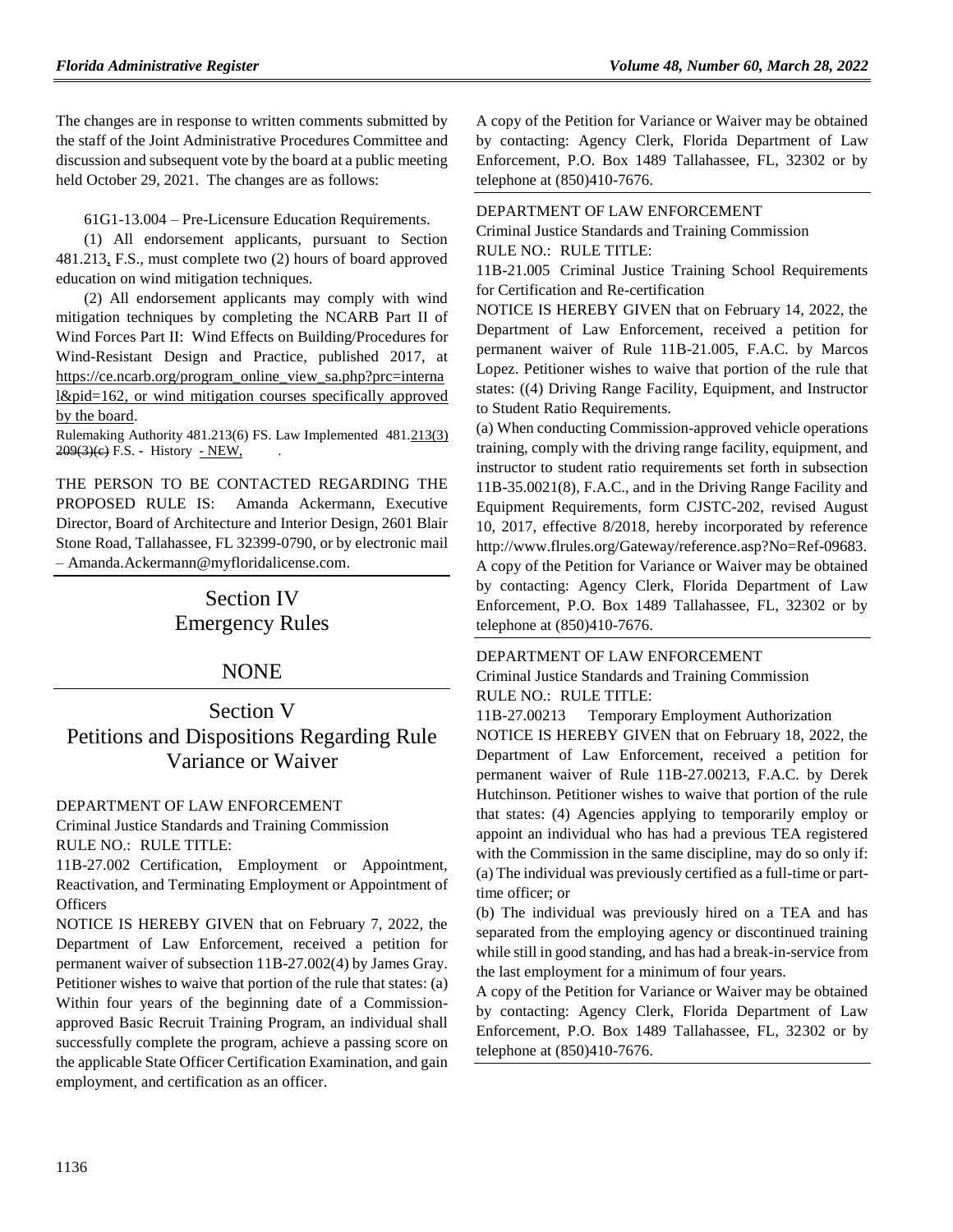### [DEPARTMENT OF LAW ENFORCEMENT](https://www.flrules.org/gateway/department.asp?id=11)

[Criminal Justice Standards and Training Commission](https://www.flrules.org/gateway/organization.asp?id=20) RULE NO.: RULE TITLE:

[11B-27.00213](https://www.flrules.org/gateway/ruleNo.asp?id=11B-27.00213) Temporary Employment Authorization

NOTICE IS HEREBY GIVEN that on March 21, 2022, the Department of Law Enforcement, received a petition for permanent waiver of Rule 11B-27.00213, F.A.C. by Landy Joseph. Petitioner wishes to waive that portion of the rule that states: (4) Agencies applying to temporarily employ or appoint an individual who has had a previous TEA registered with the Commission in the same discipline, may do so only if:

(a) The individual was previously certified as a full-time or parttime officer; or

(b) The individual was previously hired on a TEA and has separated from the employing agency or discontinued training while still in good standing, and has had a break-in-service from the last employment for a minimum of four years.

A copy of the Petition for Variance or Waiver may be obtained by contacting: Agency Clerk, Florida Department of Law Enforcement, P.O. Box 1489 Tallahassee, FL, 32302 or by telephone at (850)410-7676.

#### [DEPARTMENT OF LAW ENFORCEMENT](https://www.flrules.org/gateway/department.asp?id=11)

[Criminal Justice Standards and Training Commission](https://www.flrules.org/gateway/organization.asp?id=20) RULE NO.: RULE TITLE:

[11B-27.002](https://www.flrules.org/gateway/ruleNo.asp?id=11B-27.002) Certification, Employment or Appointment, Reactivation, and Terminating Employment or Appointment of **Officers** 

NOTICE IS HEREBY GIVEN that on March 15, 2022, the Department of Law Enforcement, received a petition for permanent waiver of subsection 11B-27.002(4), F.A.C. by Chun Yu Daniel Shih. Petitioner wishes to waive that portion of the rule that states:  $(4)(a)$  Within four years of the beginning date of a Commission-approved Basic Recruit Training Program, an individual shall successfully complete the program, achieve a passing score on the applicable State Officer Certification Examination, and gain employment, and certification as an officer.

A copy of the Petition for Variance or Waiver may be obtained by contacting: Agency Clerk, Florida Department of Law Enforcement, P.O. Box 1489 Tallahassee, FL, 32302 or by telephone at (850)410-7676.

#### [DEPARTMENT OF LAW ENFORCEMENT](https://www.flrules.org/gateway/department.asp?id=11)

[Criminal Justice Standards and Training Commission](https://www.flrules.org/gateway/organization.asp?id=20) RULE NO.: RULE TITLE:

[11B-27.00213](https://www.flrules.org/gateway/ruleNo.asp?id=11B-27.00213) Temporary Employment Authorization The Department of Law Enforcement hereby gives notice: On February 17th, 2022 the Criminal Justice Standards and Training Commission granted the petition for waver of Rule 11B-27.00213 filed by petitioner, Victoria Castleberry.

A copy of the Order or additional information may be obtained by contacting: Agency Clerk, Florida Department of Law Enforcement, P.O. Box 1489 Tallahassee, FL, 32302 or by telephone at (850)410-7676.

#### [DEPARTMENT OF LAW ENFORCEMENT](https://www.flrules.org/gateway/department.asp?id=11)

[Criminal Justice Standards and Training Commission](https://www.flrules.org/gateway/organization.asp?id=20) RULE NO.: RULE TITLE:

[11B-30.006](https://www.flrules.org/gateway/ruleNo.asp?id=11B-30.006) State Officer Certification Examination General Eligibility Requirements

The Department of Law Enfocement hereby gives notice: On February 17, 2022 the Criminal Justice Standards and Training Commission granted the petition for waiver of subsection 11B-30.006(2) filed by petitioner J.H. DeBell.

A copy of the Order or additional information may be obtained by contacting: Agency Clerk, Florida Department of Law Enforcement, P.O. Box 1489 Tallahassee, FL, 32302 or by telephone at (850)410-7676.

#### [DEPARTMENT OF LAW ENFORCEMENT](https://www.flrules.org/gateway/department.asp?id=11)

[Criminal Justice Standards and Training Commission](https://www.flrules.org/gateway/organization.asp?id=20) RULE NO.: RULE TITLE:

[11B-35.0024](https://www.flrules.org/gateway/ruleNo.asp?id=11B-35.0024) Student Performance in Commission-approved High-Liability Basic Recruit Training Courses, Instructor Training Courses, and Specialized and Advanced Training Program Courses Requiring Proficiency Demonstration.

The Department of Law Enforcement hereby gives notice: On February 17, 2022 the Criminal Justice Standards and Training Commission granted the petition for waver of subsection 11B-35.0024(2) filed by petitioner, J.H. DeBell.

A copy of the Order or additional information may be obtained by contacting: Agency Clerk, Florida Department of Law Enforcement, P.O. Box 1489 Tallahassee, FL, 32302 or by telephone at (850)410-7676.

### [DEPARTMENT OF LAW ENFORCEMENT](https://www.flrules.org/gateway/department.asp?id=11)

[Criminal Justice Standards and Training Commission](https://www.flrules.org/gateway/organization.asp?id=20) RULE NO.: RULE TITLE:

[11B-27.00213](https://www.flrules.org/gateway/ruleNo.asp?id=11B-27.00213) Temporary Employment Authorization

The Department of Law Enforcement hereby gives notice: On February 17, 2022 the Criminal Justice Standards and Training Commission Granted the petition for waver of Rule 11B-27.00213 filed by petitioner, John Hammond.

A copy of the Order or additional information may be obtained by contacting: Agency Clerk, Florida Department of Law Enforcement, P.O. Box 1489 Tallahassee, FL, 32302 or by telephone at (850)410-7676.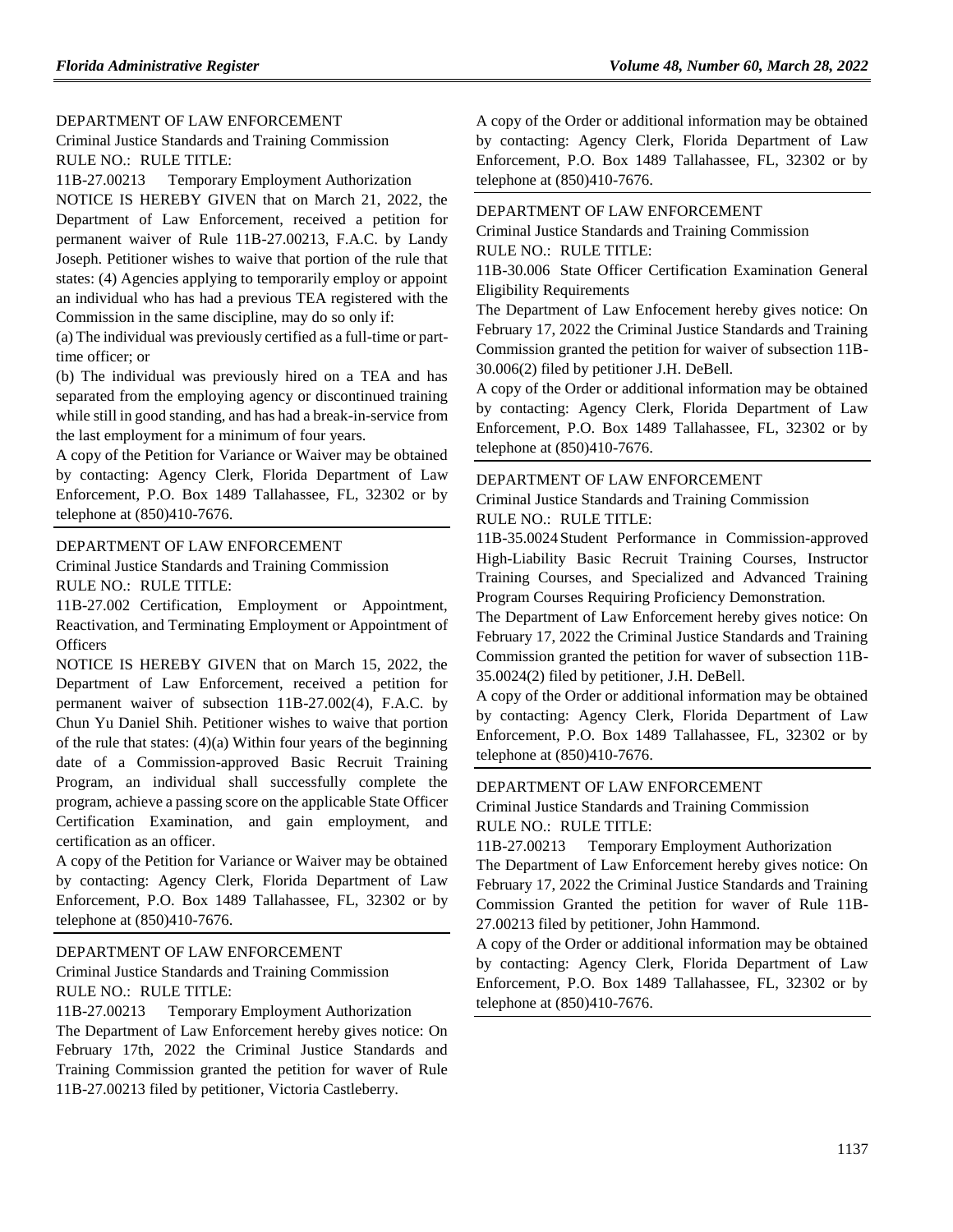#### [DEPARTMENT OF LAW ENFORCEMENT](https://www.flrules.org/gateway/department.asp?id=11)

[Criminal Justice Standards and Training Commission](https://www.flrules.org/gateway/organization.asp?id=20) RULE NO.: RULE TITLE:

[11B-27.002](https://www.flrules.org/gateway/ruleNo.asp?id=11B-27.002) Certification, Employment or Appointment, Reactivation, and Terminating Employment or Appointment of **Officers** 

The Department of Law Enforcement hereby gives notice: On February 17, 2022 the Criminal Justice Standards and Training Commission denied the petition for waver of subsection 11B-27.002(4) filed by petitioner, Monroe Mann.

A copy of the Order or additional information may be obtained by contacting: Agency Clerk, Florida Department of Law Enforcement, P.O. Box 1489 Tallahassee, FL, 32302 or by telephone at (850)410-7676.

#### [DEPARTMENT OF LAW ENFORCEMENT](https://www.flrules.org/gateway/department.asp?id=11)

[Criminal Justice Standards and Training Commission](https://www.flrules.org/gateway/organization.asp?id=20) RULE NO.: RULE TITLE:

[11B-27.00213](https://www.flrules.org/gateway/ruleNo.asp?id=11B-27.00213) Temporary Employment Authorization

The Department of Law Enforcement hereby gives notice: On February 17, 2022 the Criminal Justice Standards and Training Commission Granted the petition for waver of Rule 11B-27.00213 filed by petitioner, Kira Myers.

A copy of the Order or additional information may be obtained by contacting: Agency Clerk, Florida Department of Law Enforcement, P.O. Box 1489 Tallahassee, FL, 32302 or by telephone at (850)410-7676.

#### [DEPARTMENT OF LAW ENFORCEMENT](https://www.flrules.org/gateway/department.asp?id=11)

[Criminal Justice Standards and Training Commission](https://www.flrules.org/gateway/organization.asp?id=20) RULE NO.: RULE TITLE:

[11B-27.00213](https://www.flrules.org/gateway/ruleNo.asp?id=11B-27.00213) Temporary Employment Authorization

The Department of Law Enforcement hereby gives notice: On February 17, 2022 the Criminal Justice Standards and Training Commission Granted the petition for waver of Rule 11B-27.00213 filed by petitioner, David Nelson.

A copy of the Order or additional information may be obtained by contacting: Agency Clerk, Florida Department of Law Enforcement, P.O. Box 1489 Tallahassee, FL, 32302 or by telephone at (850)410-7676.

#### [DEPARTMENT OF LAW ENFORCEMENT](https://www.flrules.org/gateway/department.asp?id=11)

[Criminal Justice Standards and Training Commission](https://www.flrules.org/gateway/organization.asp?id=20) RULE NO.: RULE TITLE:

[11B-27.00213](https://www.flrules.org/gateway/ruleNo.asp?id=11B-27.00213) Temporary Employment Authorization

The Department of Law Enforcement hereby gives notice: On February 17, 2022 the Criminal Justice Standards and Training Commission Granted the petition for waver of Rule 11B-27.00213 filed by petitioner, Thomas Randle.

A copy of the Order or additional information may be obtained by contacting: Agency Clerk, Florida Department of Law Enforcement, P.O. Box 1489 Tallahassee, FL, 32302 or by telephone at (850)410-7676.

#### [DEPARTMENT OF LAW ENFORCEMENT](https://www.flrules.org/gateway/department.asp?id=11)

[Criminal Justice Standards and Training Commission](https://www.flrules.org/gateway/organization.asp?id=20) RULE NO.: RULE TITLE:

[11B-21.005](https://www.flrules.org/gateway/ruleNo.asp?id=11B-21.005) Criminal Justice Training School Requirements for Certification and Re-certification

The Department of Law Enforcement hereby gives notice: On February 17, 2022 the Criminal Justice Standards and Training Commission Granted the petition for waver of subsection 11B-21.005(3) filed by petitioner, William Romine.

A copy of the Order or additional information may be obtained by contacting: Agency Clerk, Florida Department of Law Enforcement, P.O. Box 1489 Tallahassee, FL, 32302 or by telephone at (850)410-7676.

#### [DEPARTMENT OF LAW ENFORCEMENT](https://www.flrules.org/gateway/department.asp?id=11)

[Criminal Justice Standards and Training Commission](https://www.flrules.org/gateway/organization.asp?id=20) RULE NO.: RULE TITLE:

[11B-35.0010](https://www.flrules.org/gateway/ruleNo.asp?id=11B-35.0010) eLearning Instruction

The Department of Law Enforcement hereby gives notice: On February 17, 2022 the Criminal Justice Standards and Training Commission Granted the petition for waver of subsection 11B-35.0010(1) filed by petitioner, John Hammond.

A copy of the Order or additional information may be obtained by contacting: Agency Clerk, Florida Department of Law Enforcement, P.O. Box 1489 Tallahassee, FL, 32302 or by telephone at (850)410-7676.

### [DEPARTMENT OF LAW ENFORCEMENT](https://www.flrules.org/gateway/department.asp?id=11)

[Criminal Justice Standards and Training Commission](https://www.flrules.org/gateway/organization.asp?id=20) RULE NO.: RULE TITLE:

[11B-27.00213](https://www.flrules.org/gateway/ruleNo.asp?id=11B-27.00213) Temporary Employment Authorization

The Department of Law Enforcement hereby gives notice: On February 17, 2022 the Criminal Justice Standards and Training Commission Granted the petition for waver of Rule 11B-27.00213 filed by petitioner, Roxanne Salazar.

A copy of the Order or additional information may be obtained by contacting: Agency Clerk, Florida Department of Law Enforcement, P.O. Box 1489 Tallahassee, FL, 32302 or by telephone at (850)410-7676.

#### [DEPARTMENT OF LAW ENFORCEMENT](https://www.flrules.org/gateway/department.asp?id=11)

[Criminal Justice Standards and Training Commission](https://www.flrules.org/gateway/organization.asp?id=20) RULE NO.: RULE TITLE:

[11B-35.0010](https://www.flrules.org/gateway/ruleNo.asp?id=11B-35.0010) eLearning Instruction

The Department of Law Enforcement hereby gives notice: On February 17, 2022 the Criminal Justice Standards and Training Commission Granted the petition for waver of subsection 11B-35.0010(1) filed by petitioner, William Romine.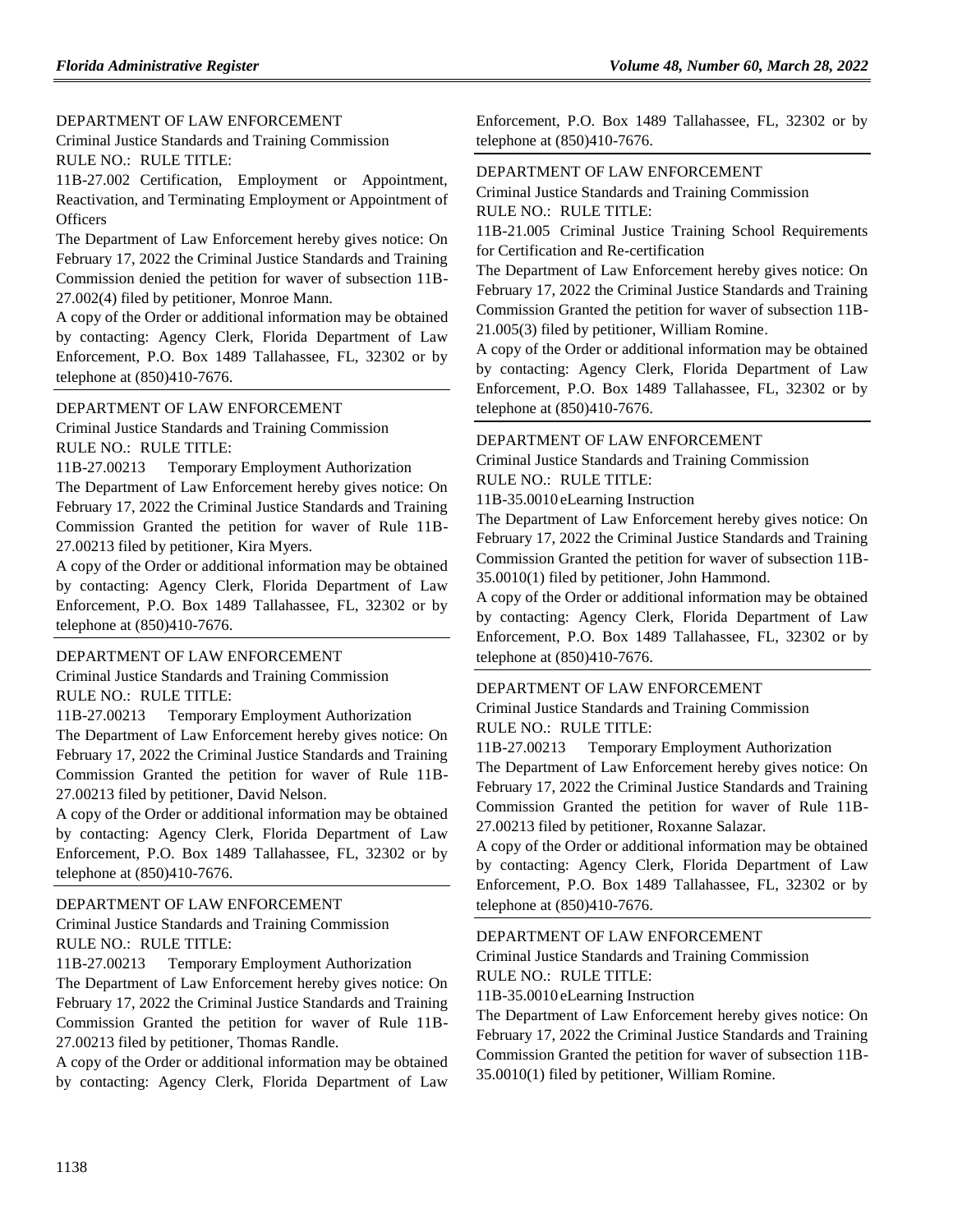A copy of the Order or additional information may be obtained by contacting: Agency Clerk, Florida Department of Law Enforcement, P.O. Box 1489 Tallahassee, FL, 32302 or by telephone at (850)410-7676.

#### [DEPARTMENT OF LAW ENFORCEMENT](https://www.flrules.org/gateway/department.asp?id=11)

[Criminal Justice Standards and Training Commission](https://www.flrules.org/gateway/organization.asp?id=20) RULE NO.: RULE TITLE:

[11B-35.006](https://www.flrules.org/gateway/ruleNo.asp?id=11B-35.006) Advanced Training Program

The Department of Law Enforcement hereby gives notice: On February 17, 2022 the Criminal Justice Standards and Training Commission Granted the petition for waver of subsection 11B-35.002(6) filed by petitioner, Matthew Schwall.

A copy of the Order or additional information may be obtained by contacting: Agency Clerk, Florida Department of Law Enforcement, P.O. Box 1489 Tallahassee, FL, 32302 or by telephone at (850)410-7676.

# [AGENCY FOR HEALTH CARE ADMINISTRATION](https://www.flrules.org/gateway/department.asp?id=59) [Medicaid](https://www.flrules.org/gateway/organization.asp?id=192)

RULE NO.: RULE TITLE:

[59G-4.127](https://www.flrules.org/gateway/ruleNo.asp?id=59G-4.127) Florida Assertive Community Treatment Services The Agency for Health Care Administration hereby gives notice: that on December 7, 2021, a Petition for Variance from or Waiver of Rule 59G-4.127 ("Petition"), was filed with the Agency for Health Care Administration on behalf of the Petitioner, Lakeview Center, Inc. Additional information was requested on December 21, 2021, and was received by the Agency for Health Care Administration on December 30, 2021. Rule 59G-4.127, Florida Administrative Code ("Rule"), which applies to all providers rendering Florida Medicaid Florida Assertive Community Treatment ("FACT") services to recipients, requires that all providers of FACT services enrolled in the Florida Medicaid program be in compliance with the provisions of the Florida Medicaid Florida Assertive Community Treatment Services Coverage Policy, November 2021 ("Handbook"). Petitioner seeks a variance from or waiver of limited provisions of the Rule, which incorporates the Handbook by reference. Petitioner seeks a variance from or waiver of the Handbook provision, Pages 4-6, Eligible Provider, which requires FACT service providers meet the qualifications specified in the Handbook to be reimbursed for Florida Medicaid home health visit services. Notice of the petition was published in the Florida Administrative Registrar on December 20, 2021. On March 4, 2022, a Final Order Granting the Petition for Variance or Waiver of Rule 59G-4.127 was entered as the Petitioner provided sufficient facts to demonstrate a substantial hardship and support the granting of a Variance or Waiver of Rule 59G-4.127, Florida Administrative Code.

A copy of the Order or additional information may be obtained by contacting: Richard J. Shoop, Agency Clerk, Agency for Health Care Administration, 2727 Mahan Drive, Mail Stop #3, Tallahassee. Florida 32308: Richard.Shoop@ahca.myflorida.com; (850)412-3689.

# [DEPARTMENT OF BUSINESS AND PROFESSIONAL](https://www.flrules.org/gateway/department.asp?id=61)  [REGULATION](https://www.flrules.org/gateway/department.asp?id=61)

[Board of Professional Engineers](https://www.flrules.org/gateway/organization.asp?id=267)

RULE NO.: RULE TITLE:

[61G15-20.007](https://www.flrules.org/gateway/ruleNo.asp?id=61G15-20.007) Educational Requirements for Applicants without EAC/ABET Accredited Engineering Degrees

The Board of Professional Engineers hereby gives notice: of the issuance of an Order regarding the Petition for Variance or Waiver, filed on January 12, 2022, by Fatema Namat. The Notice of Petition for Variance or Waiver was published in Vol. 48, No. 11, of the January 18, 2022, Florida Administrative Register. Petitioner sought a variance from or a waiver of subparagraph  $61G15-20.007(1)(a)2$ ., F.A.C., which requires, applicants having engineering degrees from programs that are not accredited by EAC/ABET demonstrate: 30 college semester credit hours of higher mathematics and basic sciences. Petitioner requested that the Board waive this requirement of the rule and accept the Petitioner's high school courses of chemistry, biology, or earth science for approval of Professional Engineers License application. The Board considered the instant Petition at a duly noticed public meeting held on February 24, 2022. The Board's Order, filed on March 17, 2022, DENIED the Petition for Variance and Waiver. The Petitioner had an educational equivalency evaluation preformed and based upon that the Board determined Petitioner lacks two (2) basic science courses required by the rule. The board finds that the Petitioner failed to meet the purpose of the underlying statues by other means and has failed to demonstrate application of the rule to Petitioner would create an undue hardship, as specified in the Order.

A copy of the Order or additional information may be obtained by contacting: Zana Raybon, Executive Director, Board of Professional Engineers, 2400 Mahan Drive, Tallahassee, Florida 32308 or telephone: (850)521-0500, or by electronic mail to zraybon@fbpe.org.

# Section VI Notice of Meetings, Workshops and Public **Hearings**

# [DEPARTMENT OF LEGAL AFFAIRS](https://www.flrules.org/gateway/department.asp?id=2)

The Florida Commission on the Status of Women announces a telephone conference call to which all persons are invited.

DATES AND TIMES: March 31, 2022, 2:00 p.m., Public Outreach/Public Policy Chair Meeting; March 31, 2022, 4:00 p.m., Public Outreach Committee; April 5, 2022, 4:00 p.m., Annual Report Committee; April 7, 2022, 4:00 p.m., Executive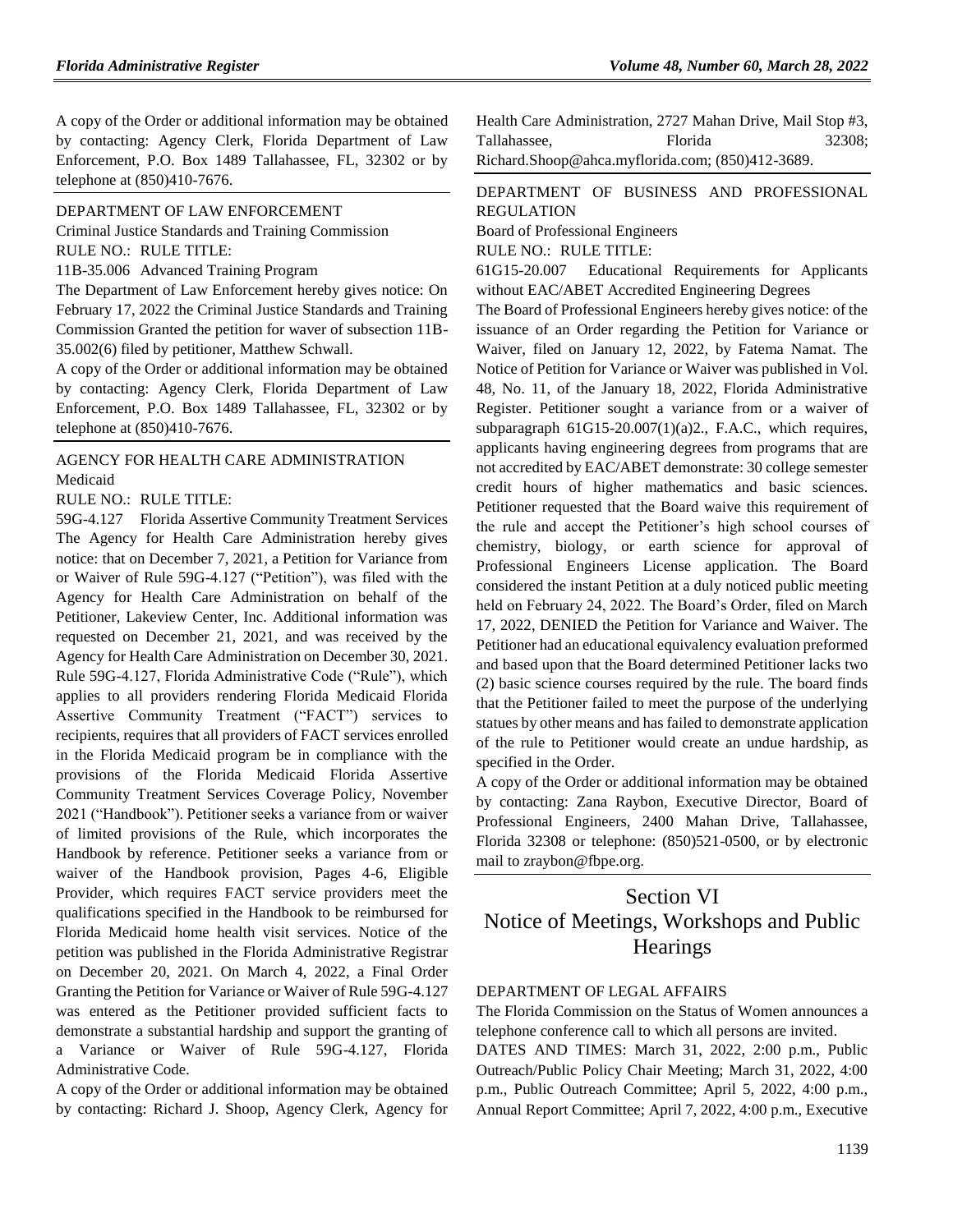Committee; April 12, 2022, 4:00 p.m., Public Policy Committee; April 13, 2022, 4:00 p.m., Bylaws Committee; April 19, 2022, 4:00 p.m., Awards & Recognition Committee; April 20, 2022, 4:00 p.m., Women's Hall of Fame Committee; April 21, 2022, 4:00 p.m., Essay Contest Task Force, April 28, 2022, 4:00 p.m., Public Outreach Committee

PLACE: Please call (850)414-3300 for instructions on participation.

GENERAL SUBJECT MATTER TO BE CONSIDERED: Public Outreach Committee

NOTE: In the absence of quorum, items on this agenda will be discussed as workshop, and notes will be recorded although no formal action will be taken. If you have any questions, please call (850)414-3300.

A copy of the agenda may be obtained by contacting: Florida Commission on the Status of Women at the Office of the Attorney General, The Capitol, Tallahassee, FL 32399-1050, PHONE: (850)414-3300, FAX: (850)921-4131.

Pursuant to the provisions of the Americans with Disabilities Act, any person requiring special accommodations to participate in this workshop/meeting is asked to advise the agency at least 3 days before the workshop/meeting by contacting: Florida Commission on the Status of Women at the Office of the Attorney General, The Capitol, Tallahassee, FL 32399-1050, PHONE: (850)414-3300, FAX: (850)921-4131. If you are hearing or speech impaired, please contact the agency using the Florida Relay Service, 1(800)955-8771 (TDD) or 1(800)955-8770 (Voice).

If any person decides to appeal any decision made by the Board with respect to any matter considered at this meeting or hearing, he/she will need to ensure that a verbatim record of the proceeding is made, which record includes the testimony and evidence from which the appeal is to be issued.

For more information, you may contact: Florida Commission on the Status of Women at the Office of the Attorney General, The Capitol, Tallahassee, FL 32399-1050 PHONE: (850)414- 3300, FAX: (850)921-4131.

# [DEPARTMENT OF AGRICULTURE AND CONSUMER](https://www.flrules.org/gateway/department.asp?id=5)  **[SERVICES](https://www.flrules.org/gateway/department.asp?id=5)**

#### [Division of Administration](https://www.flrules.org/gateway/organization.asp?id=161)

The CRAFT Foundation, Inc. Technical Working Group announces a telephone conference call to which all persons are invited.

DATE AND TIME: Thursday, April 14, 2022, 9:00 a.m.

PLACE: Attendees may join the meeting via Zoom web conferencing online at

https://us02web.zoom.us/j/81987055281?pwd=ODhUQVNK ODVHeDhmMGNhTk8yUkt2dz09

GENERAL SUBJECT MATTER TO BE CONSIDERED: The CRAFT Foundation Technical Working Group will conduct a meeting to discuss and execute matters including but not limited to, the design and recommendation of Cycle Three projects and development of Cycle Four parameters.

A copy of the agenda may be obtained by contacting: Tamara Wood at 1(863)698-9276.

Pursuant to the provisions of the Americans with Disabilities Act, any person requiring special accommodations to participate in this workshop/meeting is asked to advise the agency at least 2 days before the workshop/meeting by contacting: Tamara Wood at 1(863)698-9276. If you are hearing or speech impaired, please contact the agency using the Florida Relay Service, 1(800)955-8771 (TDD) or 1(800)955- 8770 (Voice).

For more information, you may contact: Tamara Wood at 1(863)698-9276.

# [DEPARTMENT OF AGRICULTURE AND CONSUMER](https://www.flrules.org/gateway/department.asp?id=5)  [SERVICES](https://www.flrules.org/gateway/department.asp?id=5)

[Division of Administration](https://www.flrules.org/gateway/organization.asp?id=161)

The CRAFT Foundation, Inc. Board of Directors announces a public meeting to which all persons are invited.

DATE AND TIME: Thursday, April 28, 2022, 9:00 a.m.

PLACE: Attendees may join the meeting in person at 600 N. Broadway Avenue, Suite 101, Bartow, FL 33830 or via Zoom web conferencing online at

https://us02web.zoom.us/j/83010896922?pwd=cGxqWTNkV XNHVk1CRExrYnVQeUNmQT09

GENERAL SUBJECT MATTER TO BE CONSIDERED: The CRAFT Foundation Board of Directors will conduct a meeting to discuss and execute matters including but not limited to, the review and approval of Cycle Three proposals, the development of parameters related to Cycle Four participation, and final review of proposal for additional funding

A copy of the agenda may be obtained by contacting: Tamara Wood at 1(863)698-9276.

Pursuant to the provisions of the Americans with Disabilities Act, any person requiring special accommodations to participate in this workshop/meeting is asked to advise the agency at least 2 days before the workshop/meeting by contacting: Tamara Wood at 1(863)698-9276. If you are hearing or speech impaired, please contact the agency using the Florida Relay Service, 1(800)955-8771 (TDD) or 1(800)955- 8770 (Voice).

For more information, you may contact: Tamara Wood at 1(863)698-9276.

## [REGIONAL PLANNING COUNCILS](https://www.flrules.org/gateway/department.asp?id=29)

[Treasure Coast Regional Planning Council](https://www.flrules.org/gateway/organization.asp?id=67)

The Treasure Coast Regional Planning Council announces a public meeting to which all persons are invited.

DATE AND TIME: April 15, 2022, 9:30 a.m.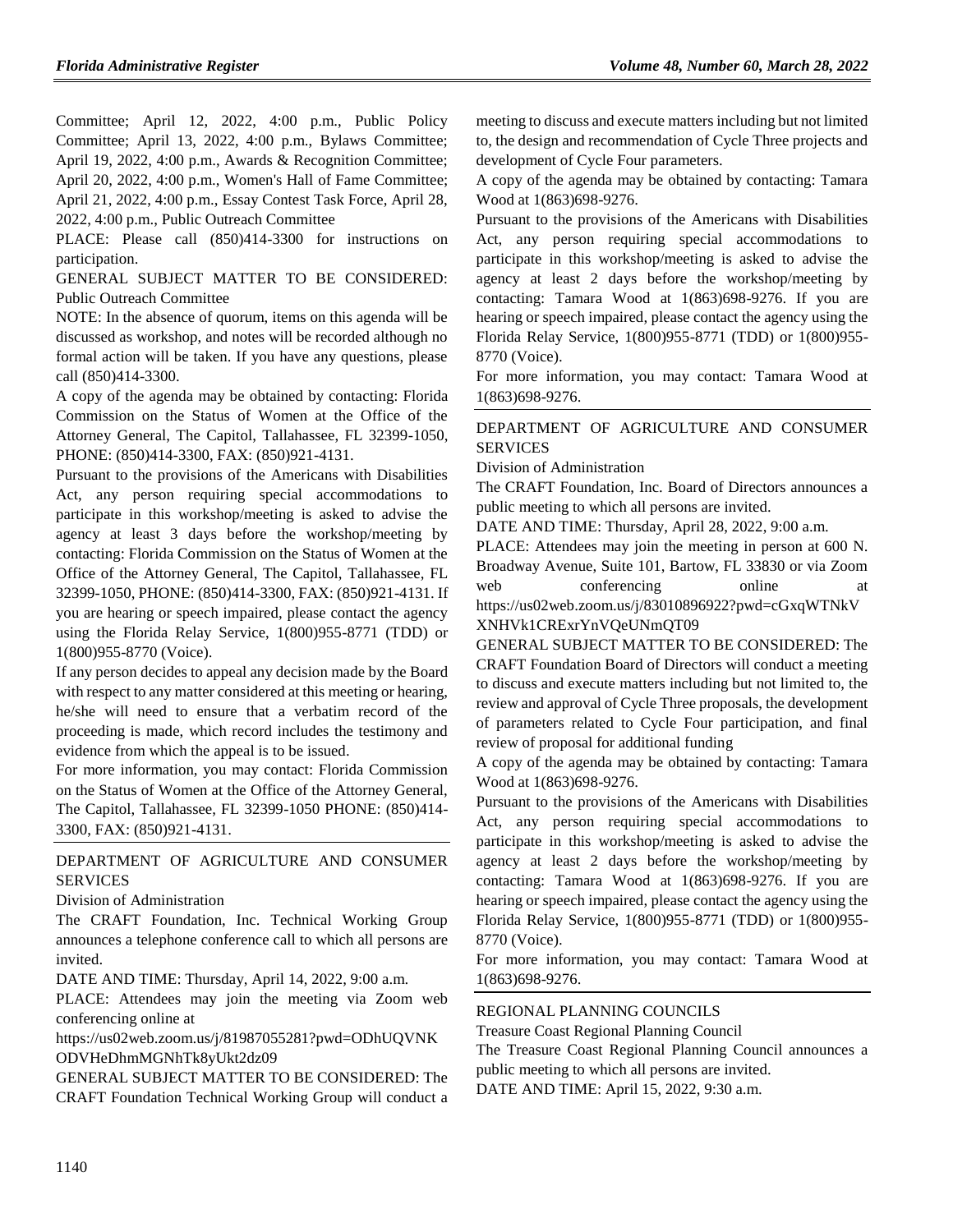PLACE: Indian River State College Chastain Campus, Wolf High-Technology Center, 2400 SE Salerno Road, Stuart, FL 34997

The meeting is also being offered virtually: https://meet.goto.com/460588309

You can also dial in using your phone. (646)749-3122, Access Code: 460-588-309

GENERAL SUBJECT MATTER TO BE CONSIDERED: The Treasure Coast Regional Planning Council will hold its monthly meeting.

In accordance with the requirements of Section 120.525, Florida Statutes, notice is hereby given that the Treasure Coast Regional Planning Council intends to utilize communications media technology to facilitate attendance of a portion of its voting membership for purposes of constituting a quorum to conduct business, that such attendance will be broadcast publicly at the above meeting location, and also that a minimum of one-third of its voting membership will be physically present at the above meeting location.

A copy of the agenda may be obtained by contacting: Liz Gulick at (772)221-4060 or lgulick@tcrpc.org.

Pursuant to the provisions of the Americans with Disabilities Act, any person requiring special accommodations to participate in this workshop/meeting is asked to advise the agency at least 2 days before the workshop/meeting by contacting: Liz Gulick at (772)221-4060 or lgulick@tcrpc.org. If you are hearing or speech impaired, please contact the agency using the Florida Relay Service, 1(800)955-8771 (TDD) or 1(800)955-8770 (Voice).

If any person decides to appeal any decision made by the Board with respect to any matter considered at this meeting or hearing, he/she will need to ensure that a verbatim record of the proceeding is made, which record includes the testimony and evidence from which the appeal is to be issued.

For more information, you may contact: Liz Gulick at (772)221-4060 or lgulick@tcrpc.org.

#### [WATER MANAGEMENT DISTRICTS](https://www.flrules.org/gateway/department.asp?id=40)

[Southwest Florida Water Management District](https://www.flrules.org/gateway/organization.asp?id=123)

The Southwest Florida Water Management District (SWFWMD) announces a public meeting to which all persons are invited.

DATE AND TIME: Tuesday, April 26, 2022, 9:00 a.m.

PLACE: SWFWMD, 2379 Broad Street, Brooksville, FL 34604-6899

GENERAL SUBJECT MATTER TO BE CONSIDERED: Governing Board Meeting, Committee Meetings and Public Hearing: Consider SWFWMD business. There will be a proposed budget amendment to the District's FY2022 budget as follows: Increase the FY2022 General Fund's modified budget by \$4,034,697 from \$372,413,690 to \$376,448,387 and increase the FY2022 total modified budget by \$4,034,697 from \$408,645,944 to \$412,680,641 for receipt of additional revenue from the Florida Department of Environmental Protection for selected projects from 2018 and 2021 state appropriations from the Land Acquisition Trust Fund for Springs Protection. The proposed budget amendment will not impact the District's millage rate or ad valorem property taxes. All or part of this meeting may be conducted by means of communications media technology to permit maximum participation of Governing Board members. At least seven days before the meeting noticed in this advertisement, members of the public should visit the District's website at WaterMatters.org or call (352)796-7211 to check that the meeting location or the method of conducting the meeting has not changed. If any such changes are made to the meeting advertised in this notice, the District will not provide further notice of these changes except at WaterMatters.org.

A copy of the agenda may be obtained by contacting: WaterMatters.org – Boards, Meetings & Event Calendar, 1(800)423-1476 (FL only) or (352)796-7211.

Pursuant to the provisions of the Americans with Disabilities Act, any person requiring special accommodations to participate in this workshop/meeting is asked to advise the agency at least 5 days before the workshop/meeting by contacting: SWFWMD Human Resources Office, (352)796- 7211, ext. 4747, 1(800)423-1476 (FL only), ext. 4747 or TDD (FL only) 1(800)231-6103, or email to ADACoordinator@WaterMatters.org. If you are hearing or speech impaired, please contact the agency using the Florida Relay Service, 1(800)955-8771 (TDD) or 1(800)955-8770 (Voice).

If any person decides to appeal any decision made by the Board with respect to any matter considered at this meeting or hearing, he/she will need to ensure that a verbatim record of the proceeding is made, which record includes the testimony and evidence from which the appeal is to be issued.

For more information, you may contact: Lori.Manuel@WaterMatters.org, 1(800)423-1476 (FL only) or (352)796-7211, x4606 (EXE0833).

### [DEPARTMENT OF ELDER AFFAIRS](https://www.flrules.org/gateway/department.asp?id=58)

[Long-Term Care Ombudsman Program](https://www.flrules.org/gateway/organization.asp?id=184)

The Long-Term Care Ombudsman Program announces a public meeting to which all persons are invited.

DATE AND TIME: May 9, 2022, 10:00 a.m. ET

PLACE: 111 S. Sapodilla Ave, West Palm Beach, FL 33401

GENERAL SUBJECT MATTER TO BE CONSIDERED: Palm Beach Council Business.

A copy of the agenda may be obtained by contacting: Dept. of Elder Affairs / LTCOP, 4040 Esplanade Way, Tallahassee, FL 32399, or call: (850)414-2323, or email: ltcopinformer@elderaffairs.org.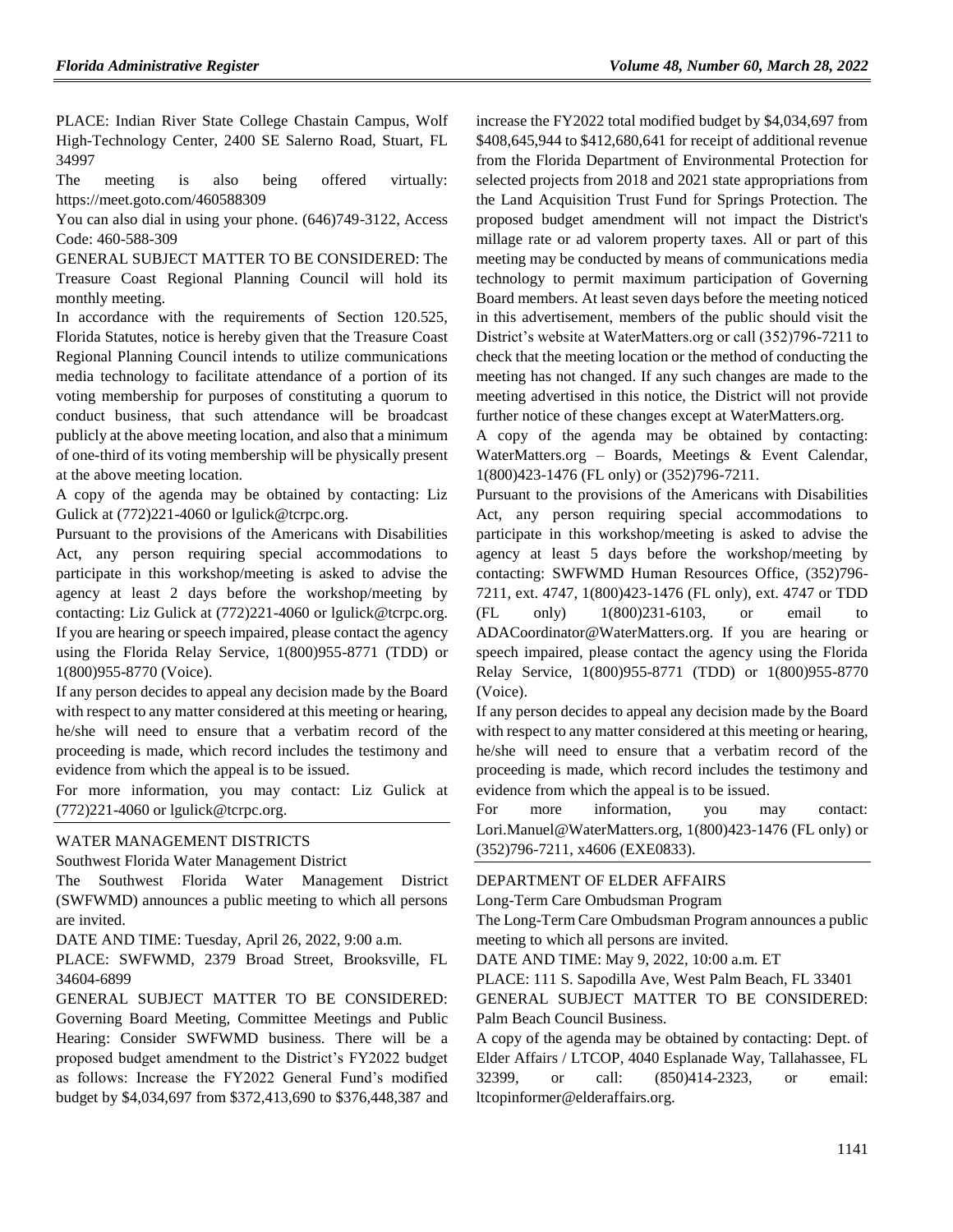Pursuant to the provisions of the Americans with Disabilities Act, any person requiring special accommodations to participate in this workshop/meeting is asked to advise the agency at least 72 hours before the workshop/meeting by contacting: If you are hearing or speech impaired, please contact the agency using the Florida Relay Service, 1(800)955- 8771 (TDD) or 1(800)955-8770 (Voice).

### [DEPARTMENT OF ELDER AFFAIRS](https://www.flrules.org/gateway/department.asp?id=58)

[Long-Term Care Ombudsman Program](https://www.flrules.org/gateway/organization.asp?id=184)

The Long-Term Care Ombudsman Program announces a public meeting to which all persons are invited.

DATE AND TIME: May 18, 2022, 1:00 p.m. – 2:30 p.m. ET

PLACE: 3900 Commonwealth Blvd., Room 137, Tallahassee, FL 32303

GENERAL SUBJECT MATTER TO BE CONSIDERED: Panhandle Council Business.

A copy of the agenda may be obtained by contacting: Dept. of Elder Affairs / LTCOP, 4040 Esplanade Way, Tallahassee, Fl. 32399, or call: (850)414-2323, or email: ltcopinformer@elderaffairs.org.

Pursuant to the provisions of the Americans with Disabilities Act, any person requiring special accommodations to participate in this workshop/meeting is asked to advise the agency at least 72 hours before the workshop/meeting by contacting: If you are hearing or speech impaired, please contact the agency using the Florida Relay Service, 1(800)955- 8771 (TDD) or 1(800)955-8770 (Voice).

## [DEPARTMENT OF ELDER AFFAIRS](https://www.flrules.org/gateway/department.asp?id=58)

[Long-Term Care Ombudsman Program](https://www.flrules.org/gateway/organization.asp?id=184)

The Long-Term Care Ombudsman Program announces a public meeting to which all persons are invited.

DATE AND TIME: May 11, 2022, 12:00 Noon – 2:00 p.m. ET PLACE: Renaissance Senior Center, Urbino Room, 3800 S. Econlockhatchee Trail, Orlando, FL 32829

GENERAL SUBJECT MATTER TO BE CONSIDERED: East Central Council Meeting.

A copy of the agenda may be obtained by contacting: Dept. of Elder Affairs / LTCOP, 4040 Esplanade Way, Tallahassee, Fl. 32399, or call: (850)414-2323, or email: ltcopinformer@elderaffairs.org.

Pursuant to the provisions of the Americans with Disabilities Act, any person requiring special accommodations to participate in this workshop/meeting is asked to advise the agency at least 72 hours before the workshop/meeting by contacting: If you are hearing or speech impaired, please contact the agency using the Florida Relay Service, 1(800)955- 8771 (TDD) or 1(800)955-8770 (Voice).

[DEPARTMENT OF ELDER AFFAIRS](https://www.flrules.org/gateway/department.asp?id=58) [Long-Term Care Ombudsman Program](https://www.flrules.org/gateway/organization.asp?id=184)

The Long-Term Care Ombudsman Program announces a public meeting to which all persons are invited.

DATE AND TIME: May 10, 2022, 1:45 p.m. – 2:45 p.m. ET PLACE: 8333 W. McNab Road, Suite 231. Tamarac, FL 33321 GENERAL SUBJECT MATTER TO BE CONSIDERED: Broward Council Business.

A copy of the agenda may be obtained by contacting: Dept. of Elder Affairs / LTCOP, 4040 Esplanade Way, Tallahassee, Fl. 32399, or call: (850)414-2323, or email: ltcopinformer@elderaffairs.org.

Pursuant to the provisions of the Americans with Disabilities Act, any person requiring special accommodations to participate in this workshop/meeting is asked to advise the agency at least 72 hours before the workshop/meeting by contacting: If you are hearing or speech impaired, please contact the agency using the Florida Relay Service, 1(800)955- 8771 (TDD) or 1(800)955-8770 (Voice).

## [DEPARTMENT OF ELDER](https://www.flrules.org/gateway/department.asp?id=58) AFFAIRS

[Long-Term Care Ombudsman Program](https://www.flrules.org/gateway/organization.asp?id=184)

The Long-Term Care Ombudsman Program announces a public meeting to which all persons are invited.

DATE AND TIME: May 17, 2022, 10:00 a.m. – 11:00 a.m., ET PLACE: Sumter County Service Center, 7375 Powell Road, Room 102, Wildwood, FL

GENERAL SUBJECT MATTER TO BE CONSIDERED: Withlacoochee Council Business.

A copy of the agenda may be obtained by contacting: Dept. of Elder Affairs / LTCOP, 4040 Esplanade Way, Tallahassee, FL 32399, or call: (850)414-2323, or email: ltcopinformer@elderaffairs.org.

Pursuant to the provisions of the Americans with Disabilities Act, any person requiring special accommodations to participate in this workshop/meeting is asked to advise the agency at least 72 hours before the workshop/meeting by contacting: If you are hearing or speech impaired, please contact the agency using the Florida Relay Service, 1(800)955- 8771 (TDD) or 1(800)955-8770 (Voice).

## [DEPARTMENT OF ELDER AFFAIRS](https://www.flrules.org/gateway/department.asp?id=58)

[Long-Term Care Ombudsman Program](https://www.flrules.org/gateway/organization.asp?id=184)

The Long-Term Care Ombudsman Program announces a public meeting to which all persons are invited.

DATE AND TIME: May 26, 2022, 10:00 a.m. CT

PLACE: 160 W, Government St., 5th Floor Conference Room, Pensacola, FL 32502

GENERAL SUBJECT MATTER TO BE CONSIDERED: Northwest Council Business.

A copy of the agenda may be obtained by contacting: Dept of Elder Affairs / LTCOP, 4040 Esplanade Way, Tallahassee, Fl. 32399, or call: (850)414-2323, or email: ltcopinformer@elderaffairs.org.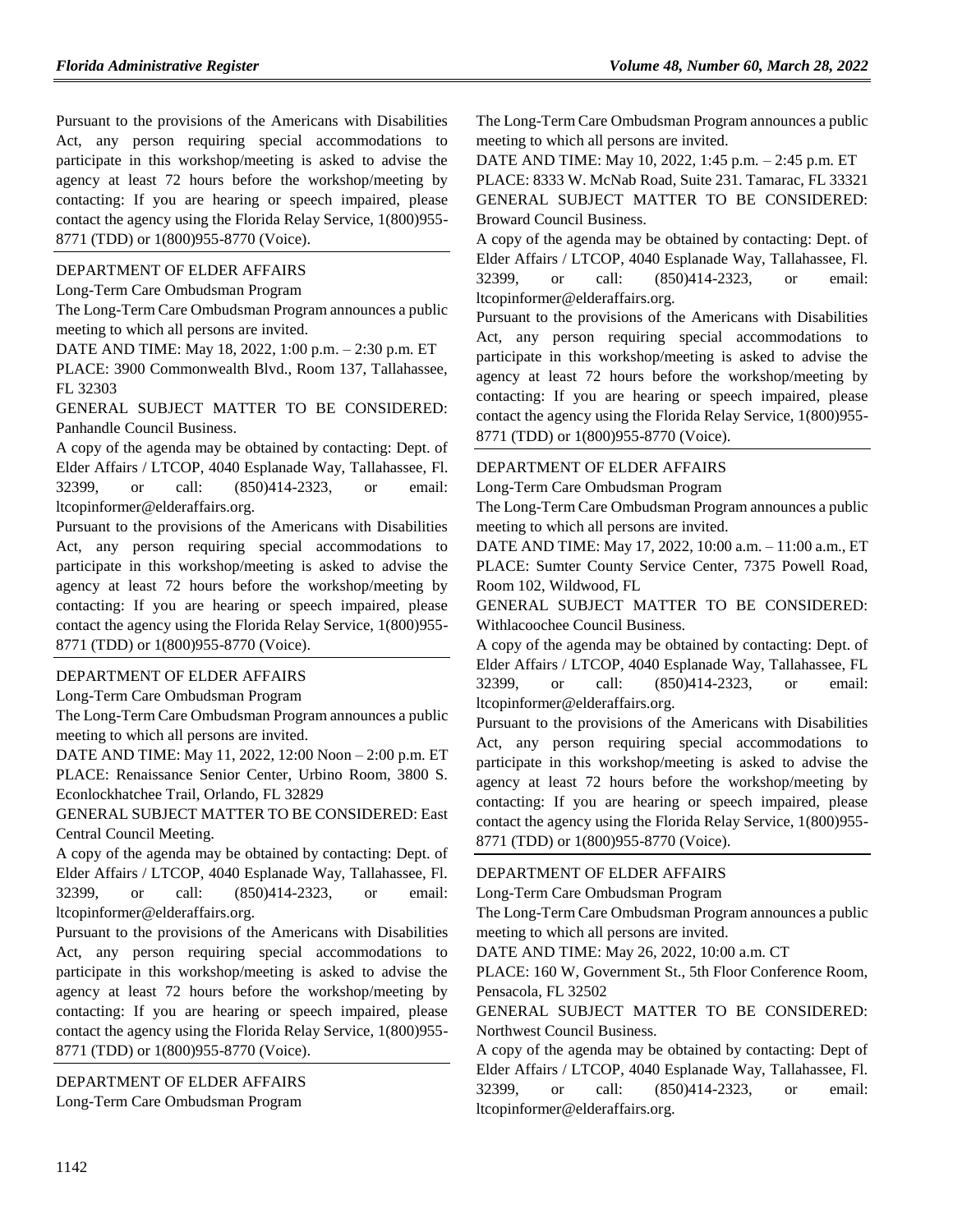Pursuant to the provisions of the Americans with Disabilities Act, any person requiring special accommodations to participate in this workshop/meeting is asked to advise the agency at least 72 hours before the workshop/meeting by contacting: If you are hearing or speech impaired, please contact the agency using the Florida Relay Service, 1(800)955- 8771 (TDD) or 1(800)955-8770 (Voice).

#### [DEPARTMENT OF ELDER AFFAIRS](https://www.flrules.org/gateway/department.asp?id=58)

[Long-Term Care Ombudsman Program](https://www.flrules.org/gateway/organization.asp?id=184)

The Long-Term Care Ombudsman Program announces a public meeting to which all persons are invited.

DATE AND TIME: May 24, 2022, 10:30 a.m. – 11:00 a.m. ET PLACE: Join on your computer or mobile app

Click here to join the meeting or call in (audio only) (850)792- 8943, 987827816# United States, Tallahassee, Phone Conference ID: 987 827 816#

GENERAL SUBJECT MATTER TO BE CONSIDERED: Pasco & North Pinellas Council Business

A copy of the agenda may be obtained by contacting: Dept. of Elder Affairs / LTCOP, 4040 Esplanade Way, Tallahassee, FL 32399, or call: (850)414-2323, or email: ltcopinformer@elderaffairs.org.

Pursuant to the provisions of the Americans with Disabilities Act, any person requiring special accommodations to participate in this workshop/meeting is asked to advise the agency at least 72 hours before the workshop/meeting by contacting: If you are hearing or speech impaired, please contact the agency using the Florida Relay Service, 1(800)955- 8771 (TDD) or 1(800)955-8770 (Voice).

#### [DEPARTMENT OF ELDER AFFAIRS](https://www.flrules.org/gateway/department.asp?id=58)

Long-Term Care [Ombudsman Program](https://www.flrules.org/gateway/organization.asp?id=184)

The Long-Term Care Ombudsman Program announces a public meeting to which all persons are invited.

DATE AND TIME: May 12, 2022, 1:00 p.m. – 3:00 p.m., ET PLACE: Join on your computer or mobile app

Click here to join the meeting or call in (audio only), (850)792-

8943, 993308260# United States, Tallahassee

Phone Conference ID: 993 308 260

GENERAL SUBJECT MATTER TO BE CONSIDERED: Mid & South Pinellas Council Business.

A copy of the agenda may be obtained by contacting: Dept. of Elder Affairs / LTCOP, 4040 Esplanade Way, Tallahassee, Fl. 32399, or call: (850)414-2323, or email: ltcopinformer@elderaffairs.org.

Pursuant to the provisions of the Americans with Disabilities Act, any person requiring special accommodations to participate in this workshop/meeting is asked to advise the agency at least 72 hours before the workshop/meeting by contacting: If you are hearing or speech impaired, please

contact the agency using the Florida Relay Service, 1(800)955- 8771 (TDD) or 1(800)955-8770 (Voice).

### [DEPARTMENT OF ELDER AFFAIRS](https://www.flrules.org/gateway/department.asp?id=58)

[Long-Term Care Ombudsman Program](https://www.flrules.org/gateway/organization.asp?id=184)

The Long-Term Care Ombudsman Program announces a public meeting to which all persons are invited.

DATE AND TIME: May 16, 2022, 10:00 a.m. – 11:30 a.m. ET PLACE: 3150 Crabapple Dr. Port St Lucie, FL

GENERAL SUBJECT MATTER TO BE CONSIDERED: Treasure Coast Council business

A copy of the agenda may be obtained by contacting: Dept of Elder Affairs / LTCOP, 4040 Esplanade Way, Tallahassee, Fl. 32399, or call: (850)414-2323, or email: ltcopinformer@elderaffairs.org.

Pursuant to the provisions of the Americans with Disabilities Act, any person requiring special accommodations to participate in this workshop/meeting is asked to advise the agency at least 72 hours before the workshop/meeting by contacting: If you are hearing or speech impaired, please contact the agency using the Florida Relay Service, 1(800)955- 8771 (TDD) or 1(800)955-8770 (Voice).

# [DEPARTMENT OF BUSINESS AND PROFESSIONAL](https://www.flrules.org/gateway/department.asp?id=61)  [REGULATION](https://www.flrules.org/gateway/department.asp?id=61)

[Florida Building Commission](https://www.flrules.org/gateway/organization.asp?id=1071)

The Department of Business and Professional Regulation, Florida Building Commission announces a public meeting to which all persons are invited.

DATE AND TIME: April 12, 2022, 8:30 a.m.

PLACE: DoubleTree by Hilton Hotel, 1201 Riverplace Blvd., Jacksonville, FL 32207

GENERAL SUBJECT MATTER TO BE CONSIDERED: The Florida Building Commission will review and decide on Accessibility Waiver Applications, and review, take up, and consider other matters that appear on the Commission's agenda. A copy of the agenda may be obtained by contacting: Thomas Campbell as set forth below or on the Commission website.

Pursuant to the provisions of the Americans with Disabilities Act, any person requiring special accommodations to participate in this workshop/meeting is asked to advise the agency at least 7 days before the workshop/meeting by contacting: Ms. Barbara Bryant, Building Codes and Standards Office, Department of Business and Professional Regulation, 2601 Blair Stone Road, Tallahassee, Florida 32399-0772, (850)487-1824 or fax: (850)414-8436. If you are hearing or speech impaired, please contact the agency using the Florida Relay Service, 1(800)955-8771 (TDD) or 1(800)955-8770 (Voice).

If any person decides to appeal any decision made by the Board with respect to any matter considered at this meeting or hearing, he/she will need to ensure that a verbatim record of the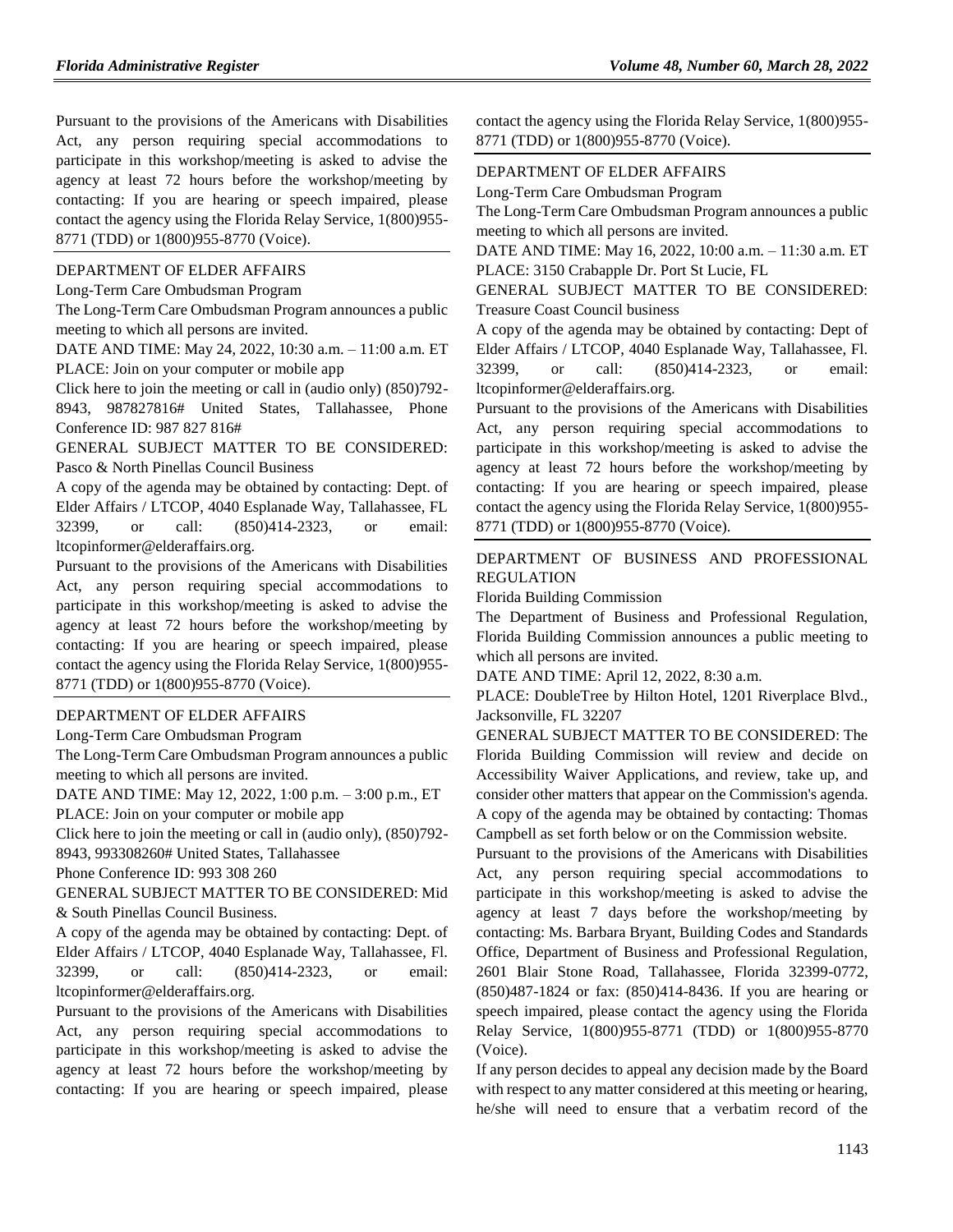proceeding is made, which record includes the testimony and evidence from which the appeal is to be issued.

For more information, you may contact: Mr. Thomas Campbell, Building Codes and Standards Office, Department of Business and Professional Regulation, 2601 Blair Stone Road, Tallahassee, Florida 32399-0772 or call (850)487-1824, refer to http://www.floridabuilding.org/fbc/meetings/1\_meetings.htm.

[DEPARTMENT OF BUSINESS AND PROFESSIONAL](https://www.flrules.org/gateway/department.asp?id=61)  [REGULATION](https://www.flrules.org/gateway/department.asp?id=61)

[Board of Accountancy](https://www.flrules.org/gateway/organization.asp?id=280)

The Board of Accountancy announces a public meeting to which all persons are invited.

DATE AND TIME: Friday, May 20, 2022, 9:00 a.m. ET

PLACE: Division of Real Estate, Florida Department of Business and Professional Regulation Board Room, 400 W. Robinson Street, Suite N901, Orlando, Florida 32801

GENERAL SUBJECT MATTER TO BE CONSIDERED: The Board will meet to consider enforcement proceedings including consideration of investigation officers' reports, rules, and other general business.

A copy of the agenda may be obtained by contacting: Kevin Brown, (352)313-2505.

Pursuant to the provisions of the Americans with Disabilities Act, any person requiring special accommodations to participate in this workshop/meeting is asked to advise the agency at least 2 days before the workshop/meeting by contacting: Kevin Brown, (352)313-2505. If you are hearing or speech impaired, please contact the agency using the Florida Relay Service, 1(800)955-8771 (TDD) or 1(800)955-8770 (Voice).

If any person decides to appeal any decision made by the Board with respect to any matter considered at this meeting or hearing, he/she will need to ensure that a verbatim record of the proceeding is made, which record includes the testimony and evidence from which the appeal is to be issued.

For more information, you may contact: Kevin Brown, (352)313-2505.

#### [DEPARTMENT OF CHILDREN AND FAMILIES](https://www.flrules.org/gateway/department.asp?id=65)

The Department of Children and Families announces a public meeting to which all persons are invited.

DATE AND TIME: April 4, 2022, 11:00 a.m.

PLACE: Virtual Meeting

Please join meeting from your computer, tablet or smartphone. https://meet.goto.com/SolicitationAdministration

You can also dial in using your phone. United States (Toll Free): 1(866)899-4679, United States: (571)317-3116, Access Code: 687-621-357

GENERAL SUBJECT MATTER TO BE CONSIDERED: The purpose of the Bid Opening is to open emails containing bids in response to the ITB. The Department encourages all prospective Vendors to participate in the Bid Opening, during which Vendors will be given an opportunity to speak. DCF ITB 2122 065 NFETC ANTI-LIGATURE DOOR HARDWARE solicitation advertisement can be accessed on the Vendor Bid System (VBS), accessible at http://vbs.dms.state.fl.us/vbs/main\_menu.

The Department will post notice of any changes or additional meetings within the VBS.

A copy of the agenda may be obtained by contacting: Marlene Barnes, Procurement Officer

The only permitted means of contact: By Email: Marlene.Barnes@myflfamilies.com.

Pursuant to the provisions of the Americans with Disabilities Act, any person requiring special accommodations to participate in this workshop/meeting is asked to advise the agency at least 48 days before the workshop/meeting by contacting: Marlene.Barnes@myflfamilies.com. If you are hearing or speech impaired, please contact the agency using the Florida Relay Service, 1(800)955-8771 (TDD) or 1(800)955- 8770 (Voice).

For more information, you may contact: Marlene.Barnes@myflfamilies.com.

[DEPARTMENT OF ECONOMIC OPPORTUNITY](https://www.flrules.org/gateway/department.asp?id=73) [Division of Community Development](https://www.flrules.org/gateway/organization.asp?id=1066)

The Florida Department of Economic Opportunity announces a public meeting to which all persons are invited.

DATE AND TIME: Friday, April 1, 2022, 1:30 p.m.

PLACE: Florida Department of Economic Opportunity, Caldwell Building, 107 E. Madison Street, Tallahassee, Florida 32399-4120, Third Floor, Conference Room 320

GENERAL SUBJECT MATTER TO BE CONSIDERED: The Florida Department of Economic Opportunity will be conducting a meeting with the Weatherization Assistance Program (WAP) Policy Advisory Council (PAC) for the development of the WAP State Plan for Program Year 2022-23, which will be submitted to the United States Department of Energy on Friday, April 29, 2022.

A copy of the agenda may be obtained by contacting: A copy of the agenda may be obtained by contacting: Ms. Alma Valencia, Community Program Manager (WAP), Bureau of Economic Self-Sufficiency, 107 East Madison Street, MSC 400, Tallahassee, Florida 32399-4120. Copies may also be obtained by calling (850)717-8450 or emailing Alma.Valencia@deo.myflorida.com.

APPEALS INFORMATION: If a person decides to appeal any decision of the Florida Department of Economic Opportunity (DEO) with respect to any matter considered at the public meeting, they will need to ensure that a verbatim record of the proceeding is made, which includes the testimony and evidence from which the appeal is to be issued.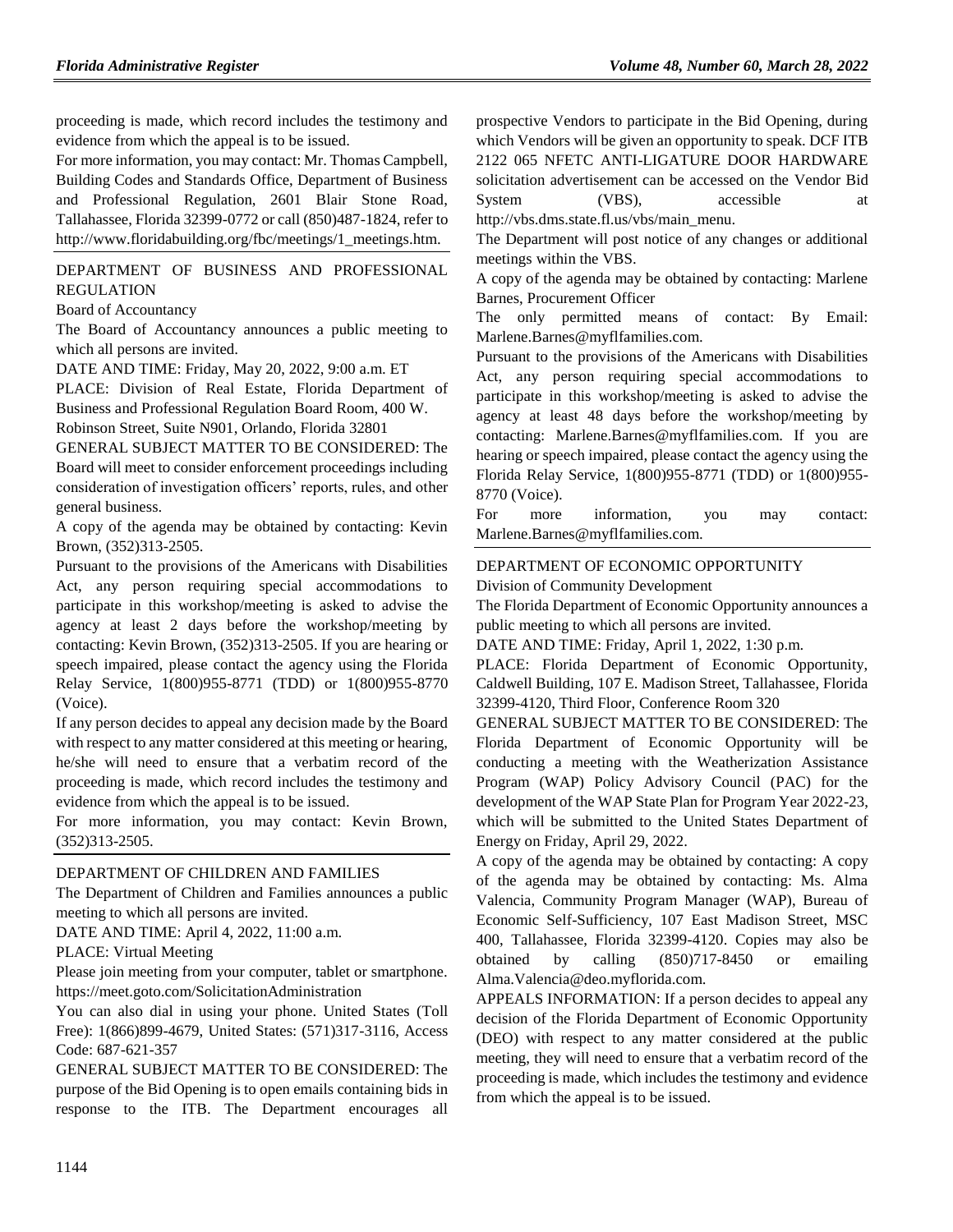Pursuant to the provisions of the Americans with Disabilities Act, any person requiring special accommodations to participate in this workshop/meeting is asked to advise the agency at least 5 days before the workshop/meeting by contacting: Ms. Alma Valencia, Community Program Manager (WAP), Bureau of Economic Self-Sufficiency, 107 East Madison Street, MSC 400, Tallahassee, Florida 32399-4120. If you are hearing or speech impaired, please contact the agency using the Florida Relay Service, 1(800)955-8771 (TDD) or 1(800)955-8770 (Voice).

Higher Educational Facilities Financing Authority

The Florida Higher Educational Facilities Financing Authority announces a public meeting to which all persons are invited.

DATE AND TIME: Monday, April 4, 2022, 3:00 p.m. – 4:00 p.m.

PLACE: The Offices of: The Independent Colleges and Universities of Florida, 542 East Park Avenue, Tallahassee, Florida 32301, and by teleconference at 1(800)719-7514 Conference Code 596984

GENERAL SUBJECT MATTER TO BE CONSIDERED:

Consideration of a resolution authorizing:

The issuance of revenue bonds of the Authority in an aggregate principal amount of not exceeding \$55,000,000 of its Higher Educational Facilities Financing Authority Revenue and Revenue Refunding Bond (St. Thomas University Project), Series 2022, for the purpose of making a loan of funds to St. Thomas University, Inc. (the "Borrower") in order to finance, refinance and reimburse the cost of the acquisition, construction and equipping of higher educational facilities of the Borrower in the State of Florida and to pay the costs of issuance of such bonds;

Providing that such Bonds shall not constitute a debt, liability or obligation of the Authority or the State of Florida or any political subdivision or agency thereof, but shall be payable solely from the revenues provided for in the Resolution and bond documentation;

Approving the forms, and authorizing the execution and delivery of a Financing Agreement with the Borrower and the Bondholder; authorizing the execution and delivery of other necessary documents in connection therewith;

Awarding the sale of the Bonds to the Bondholder described therein, and

Approving the conditions and criteria of such sale; and providing certain other details in connection therewith.

Authorizing the appropriate officials and officers of the Authority to take all necessary further actions to authorize, sell and deliver the St. Thomas University Series 2022 Bonds and to refund the Authority's 2009 bonds previously issued by the Authority for the benefit of the Borrower.

Any other matters that may come before the Authority.

A copy of the agenda may be obtained by contacting: Danie Griffin-Turner, Independent Colleges and Universities of Florida, 542 East Park Avenue, Tallahassee, Florida 32301, (850)681-3188.

Pursuant to the provisions of the Americans with Disabilities Act, any person requiring special accommodations to participate in this meeting is asked to advise the agency at least 5 days before the meeting by contacting: Danie Griffin-Turner, Independent Colleges and Universities of Florida, 542 East Park Avenue, Tallahassee, Florida 32301, (850)681-3188. If you are hearing or speech impaired, please contact the agency using the Florida Relay Service, 1(800)955-8771 (TDD) or 1(800)955-8770 (Voice).

[Inwood Consulting Engineers, Inc.](https://www.flrules.org/gateway/organization.asp?id=992)

The Florida Department of Transportation (FDOT) announces a public meeting to which all persons are invited.

DATE AND TIME: Tuesday, April 5, 2022, 5:30 p.m., New Date

PLACE: Virtually on GoTo Webinar; By phone at (562)247- 8422 with passcode 328-555-023; In-Person at Ramada Plaza by Wyndham Orlando – Meeting Room

GENERAL SUBJECT MATTER TO BE CONSIDERED: NOTICE – MEETING RESCHEDULED FOR ORANGE COUNTY TRUCK AND FREIGHT SITE ANALYSIS PD&E **STUDY** 

A public meeting has been rescheduled regarding project plans for the Truck and Freight Alternative Site Analysis Project Development and Environment (PD&E) Study in Orange County.

The meeting will now take place on Tuesday, April 5, 2022, 5:30 p.m. at the original location - Ramada Plaza by Wyndham Orlando – Meeting Room, 6500 International Drive, Orlando, FL 32819. The public meeting was originally scheduled for Wednesday, February 2, 2022.

Meetings for this project are being rescheduled to give additional time for further coordination, which will allow for expanded public outreach efforts prior to the meetings as well as additional details to be provided at the scheduled meetings.

The purpose of this project is to evaluate and recommend potential truck and freight parking site alternatives along the I-4 corridor that are viable for private and public operator use. The public meeting is being held to present information and receive community feedback.

Additional public meetings for prospective truck parking site alternatives along the I-4 corridor have been rescheduled to be held in Seminole County in March, and Osceola, and Volusia Counties in April 2022. Each public meeting for this project will include the same information and presentation on potential sites across all counties.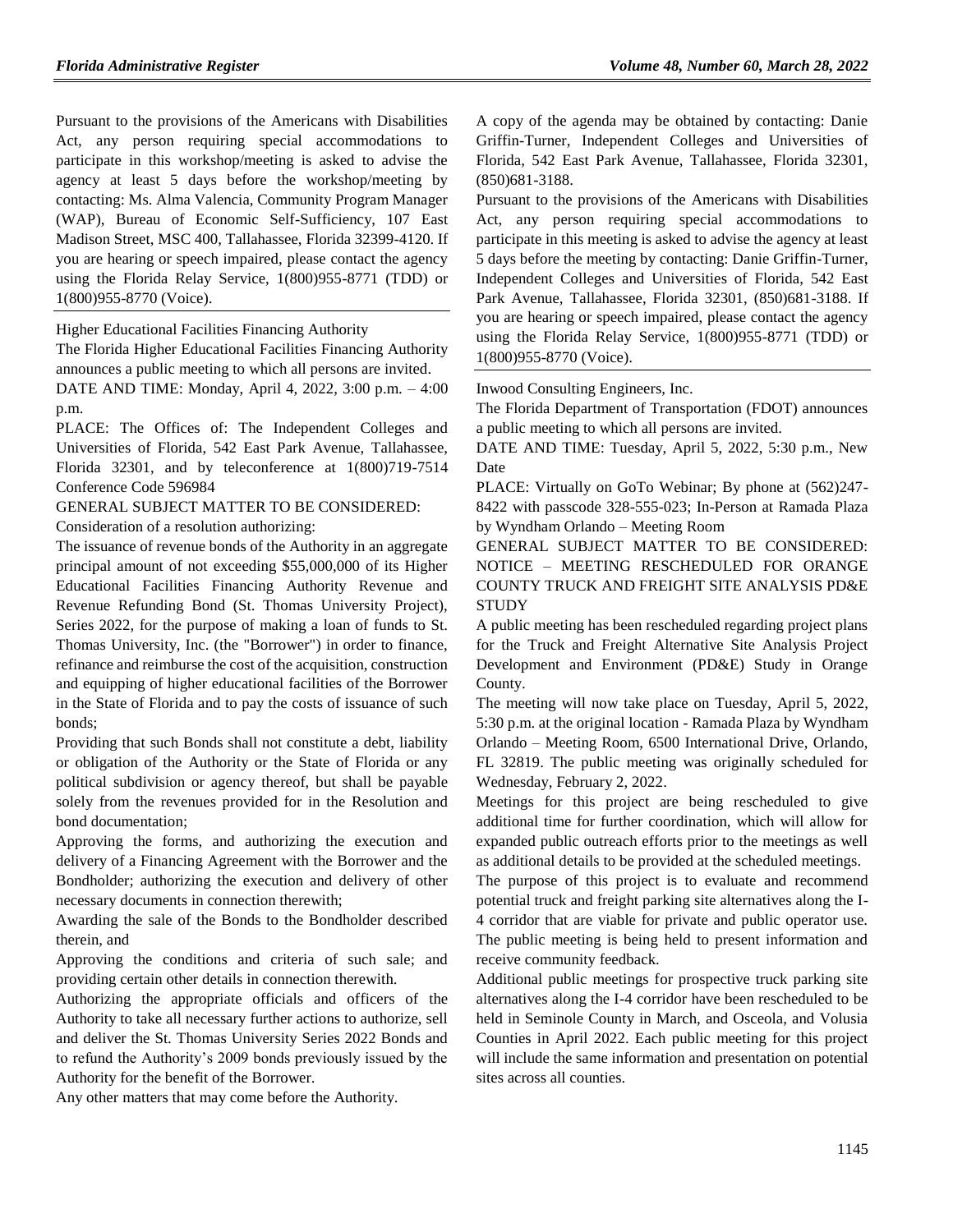The Department is offering multiple ways for the community to participate in the meeting. All participants, regardless of platform they choose, will receive the same information on the proposed project.

Virtual Option: Interested persons may join the Virtual Public Meeting (VPM) from a computer, tablet, or mobile device. A VPM is a free live presentation or webinar over the internet. For this option, advance registration is required by visiting https://attendee.gotowebinar.com/register/6274466877226808 335. Once registered, participants will receive a confirmation email containing information about joining the meeting online. Please note, Internet Explorer cannot be used to register or attend this webinar. If joining online, please provide adequate log-in time to view the presentation in its entirety.

Phone Option (Listen Only): Participants may join the meeting in listen-only mode by dialing (562)247-8422 and entering the passcode 328-555-023 when prompted.

In-Person Open House Option: Participants may attend in person by going to Ramada Plaza by Wyndham Orlando – Meeting Room, 6500 International Drive, Orlando, FL 32819 anytime between 5:30 p.m. – 7:00 p.m. to view a looping presentation and project displays, speak with project team members, and submit comments or questions. If attending in person, please remember to follow all safety and sanitation guidelines. If you are feeling unwell, please consider attending the meeting virtually or by phone.

Attendees will be asked to follow all safety and sanitation guidelines as well as adhere to any local ordinances. Persons who are not feeling well should not attend the in-person meeting.

The virtual and in-person meeting location will open at 5:30 p.m. on Tuesday, April 5, 2022. If joining online, please allow adequate log-in time to view the presentation in its entirety.

All meeting materials, including the presentation, will be available on the project website at https://www.cflroads.com/project/447724-1 prior to the meeting.

FDOT is sending notices to all property owners, business owners, interested persons and organizations to provide the opportunity to offer comments and express their views regarding this project and the proposed improvements.

Public participation is solicited without regard to race, color, national origin, age, sex, religion, disability, or family status. Persons wishing to express their concerns relative to FDOT compliance with Title VI may do so by contacting Jennifer Smith, FDOT District Five Title VI Coordinator, at Jennifer.Smith2@dot.state.fl.us.

The environmental review, consultation, and other actions required by applicable federal environmental laws for this project are being, or have been, carried on by FDOT pursuant to 23 U.S.C. §327 and a Memorandum of Understanding dated December 14, 2016, and executed by the Federal Highway Administration and FDOT.

A copy of the agenda may be obtained by contacting: Not applicable.

Pursuant to the provisions of the Americans with Disabilities Act, any person requiring special accommodations to participate in this workshop/meeting is asked to advise the agency at least seven (7) days before the workshop/meeting by contacting: FDOT Project Manager Mark Trebitz, P.E. at (386)943-5157, or by email at Mark.Trebitz@dot.state.fl.us. If you are hearing or speech impaired, please contact the agency using the Florida Relay Service, 1(800)955-8771 (TDD) or 1(800)955-8770 (Voice).

For more information, you may contact: FDOT Project Manager Mark Trebitz, P.E. by phone at (386)943-5157, by email at Mark.Trebitz@dot.state.fl.us, or U.S. mail at Florida Department of Transportation, 719 South Woodland Boulevard, DeLand, FL 32720. Information about this project is also available online at www.cflroads.com. Simply type 447724-1 in the search box, click "go" and then select the project. We encourage you to participate in the Truck and Freight Alternative Site Analysis PD&E Study public meeting.

[The Corradino Group, Inc.](https://www.flrules.org/gateway/organization.asp?id=1048)

The Florida Department of Transportation (FDOT) District Four announces a public meeting to which all persons are invited.

DATES AND TIMES: The Virtual Public Meeting will be held Thursday, April 7, 2022, 5:00 p.m. – 6:00 p.m. and the inperson Construction Open House will be held Thursday, April 7, 2022, 6:00 p.m. – 7:00 p.m.

PLACE: The in-person Construction Open House will be held at the City of Miramar Multi-Service Complex located at 6700 Miramar Parkway, Miramar, FL 33023.

Please use the following link to register: https://tinyurl.com/SR-7-VPM or (562)247-8321, Access Code: 983-016-128 to join the meeting (your line will be muted).

GENERAL SUBJECT MATTER TO BE CONSIDERED: Financial Management No.: 429576-2-52-01, 02, 03, 04 /441772-1-52-01

Project Description: SR 7/US 441 from the Broward Miami-Dade County Line to North of Sample Road and SR 858/Hallandale Beach Boulevard from Edmund Road to SW 58 Avenue, Broward County.

Project improvements include the following:

• Upgrading pedestrian signals with countdown timers and converting the existing lighting to LED along SR 7/US 441 at 23 intersections

• Adding a signalized, pedestrian mid-block crossing at the intersection of SR 7/US 441 and NW 3 Street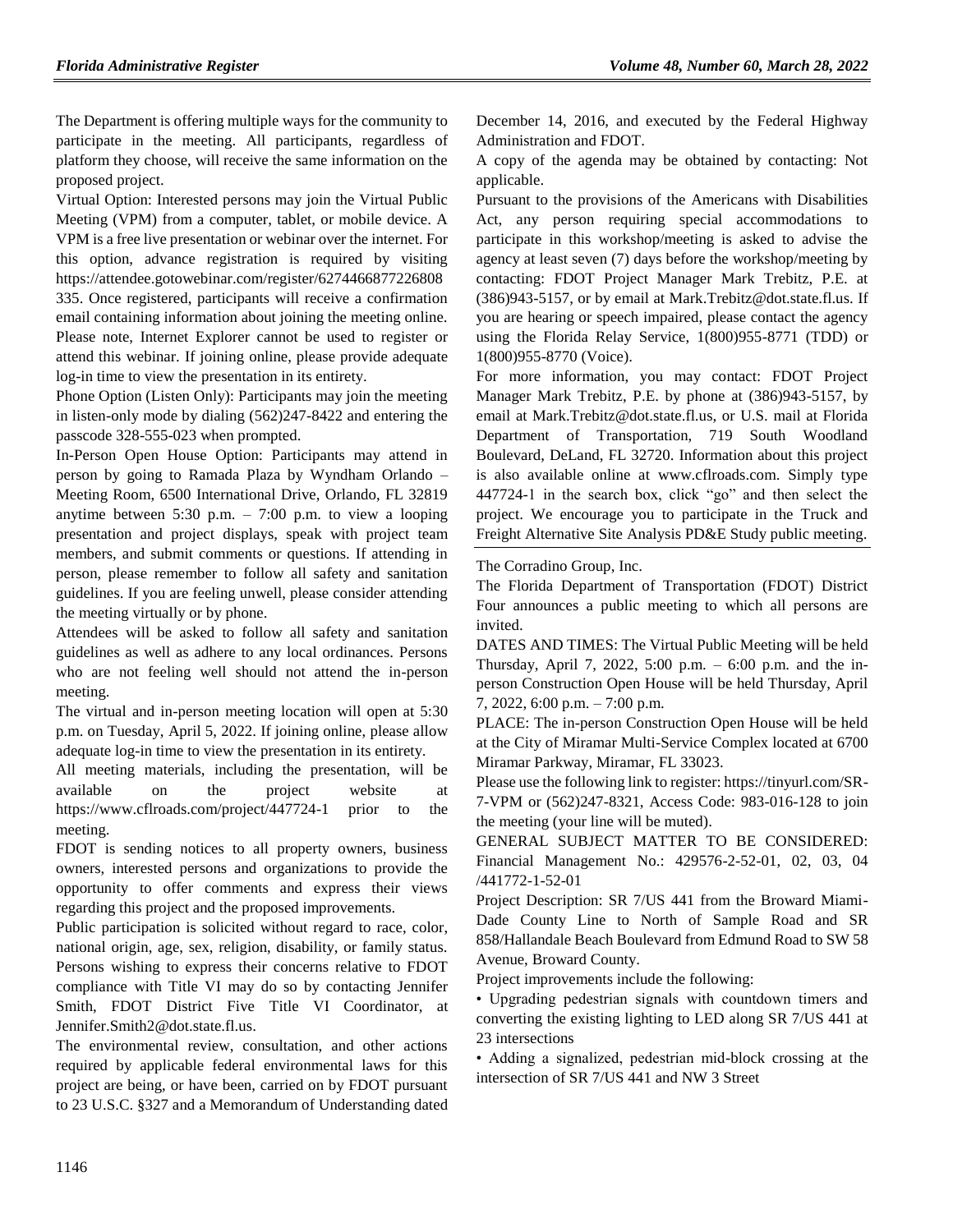• Installing a 7-foot bicycle lane along westbound SR 858/Hallandale Beach Boulevard

• Widening the roadway to accommodate bicycle lanes along SR 7/US 441 from Southgate Boulevard to Cypress Creek Greenway/C-14 Canal

• Upgrading sidewalks and curb ramps at 23 intersections

Construction will begin April 14, 2022 and is estimated to be completed in Summer 2023. The estimated construction cost is \$4,581,957.

The in-person Construction Open House will have project representatives available to answer questions and provide assistance during the meeting.

The Virtual Public Meeting will consist of a brief presentation followed by a question & answer segment and comments from 5:00 p.m. – 5:30 p.m., and again from 5:30 p.m. – 6:00 p.m. Project staff will be available to answer questions and provide assistance. Questions will be answered as time allows and in order received. If your question is not addressed during the event, a response will be provided in writing following the Virtual Public Meeting. If you are not able to join the Virtual Public Meeting, a recording will be posted at: https://d4fdot.com/bcfdot/.

A copy of the agenda may be obtained by contacting: Mr. Yaser Santos, at (954)495-5259 or via email at yaser.santos@dot.state.fl.us.

Pursuant to the provisions of the Americans with Disabilities Act, any person requiring special accommodations to participate in this workshop/meeting is asked to advise the agency at least 7 days before the workshop/meeting by contacting: Mr. Yaser Santos, at (954)495-5259 or via email at yaser.santos@dot.state.fl.us. If you are hearing or speech impaired, please contact the agency using the Florida Relay Service, 1(800)955-8771 (TDD) or 1(800)955-8770 (Voice).

For more information, you may contact: Rebecca Guerrero, Community Outreach Specialist, at (954)940-7605 or by email at rguerrero@corradino.com.

# Section VII Notice of Petitions and Dispositions Regarding Declaratory Statements

NONE

# Section VIII Notice of Petitions and Dispositions Regarding the Validity of Rules

Notice of Petition for Administrative Determination has been filed with the Division of Administrative Hearings on the following rules:

# **NONE**

Notice of Disposition of Petition for Administrative Determination has been filed with the Division of Administrative Hearings on the following rules:

# NONE

# Section IX

Notice of Petitions and Dispositions Regarding Non-rule Policy Challenges

# NONE

Section X Announcements and Objection Reports of the Joint Administrative Procedures **Committee** 

# NONE

Section XI Notices Regarding Bids, Proposals and Purchasing

# NONE

# Section XII Miscellaneous

## [DEPARTMENT OF STATE](https://www.flrules.org/gateway/department.asp?id=1)

Index of Administrative Rules Filed with the Secretary of State Pursuant to subparagraph  $120.55(1)(b)6. - 7$ ., F.S., the below list of rules were filed in the Office of the Secretary of State between 3:00 p.m., Monday, March 21, 2022 and 3:00 p.m., Friday, March 25, 2022.

| Rule No. | <b>File Date</b> | <b>Effective</b><br>Date |
|----------|------------------|--------------------------|
| 1S-2.037 | 3/24/2022        | 4/13/2022                |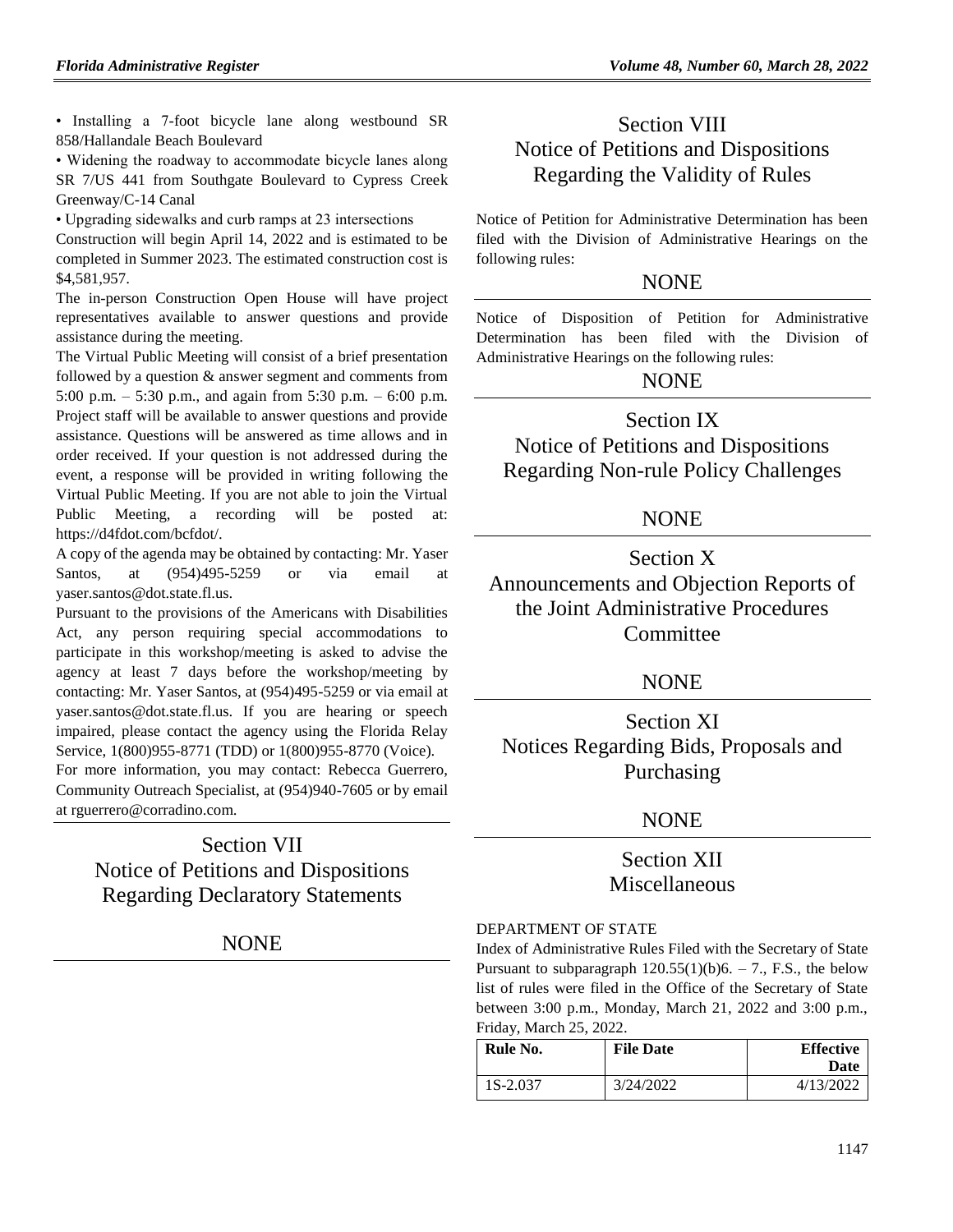| 61G4-15.0021  | 3/24/2022 | 4/13/2022 |
|---------------|-----------|-----------|
| 61G4-15.006   | 3/24/2022 | 4/13/2022 |
| 64B6-2.003    | 3/22/2022 | 4/11/2022 |
| 64B7-26.004   | 3/22/2022 | 4/11/2022 |
| 64B9-3.014    | 3/21/2022 | 4/10/2022 |
| 64B13-4.006   | 3/24/2022 | 4/13/2022 |
| 64B13-15.0065 | 3/24/2022 | 4/13/2022 |
| 64B13-18.002  | 3/24/2022 | 4/13/2022 |

### **LIST OF RULES AWAITING LEGISLATIVE APPROVAL SECTIONS 120.541(3), 373.139(7) AND/OR 373.1391(6), FLORIDA STATUTES**

| Rule No.    | <b>File Date</b> | <b>Effective</b> |
|-------------|------------------|------------------|
|             |                  | Date             |
| 5K-4.020    | 12/10/2021       | **/**/****       |
| 5K-4.035    | 12/10/2021       | **/**/****       |
| 5K-4.045    | 12/10/2021       | **/**/****       |
| 60FF1-5.009 | 7/21/2016        | **/**/****       |
| 60P-1.003   | 12/8/2021        | **/**/****       |
| 60P2.002    | 11/5/2019        | **/**/****       |
| $60P-2.003$ | 11/5/2019        | **/**/****       |
| 62-600.405  | 11/16/2021       | **/**/****       |
| 62-600.705  | 11/16/2021       | **/**/****       |
| 62-600.720  | 11/16/2021       | **/**/****       |
| 64B8-10.003 | 12/9/2015        | **/**/****       |
| 69L-7.020   | 10/22/2021       | **/**/****       |

## [DEPARTMENT OF EDUCATION](https://www.flrules.org/gateway/department.asp?id=6)

[State Board of Education](https://www.flrules.org/gateway/organization.asp?id=195)

NOTICE OF EXTENSION UNDER SECTION 120.74(5), FLORIDA STATUTES

RULE NO.: RULE TITLE:

[6A-10.0342](https://www.flrules.org/gateway/ruleNo.asp?id=6A-10.0342) Career and Technical Education Program Performance Reporting

The Florida Department of Education hereby provides notice of extension of the deadline set forth in subsection 120.74(5), F.S., which requires the Department to publish a Notice of Proposed Rule for certain rules listed on the Department's 2021 Regulatory Plan.

a) Concise statement identifying issues causing the delay in rulemaking:

The department has postponed rule development because "related matters are not sufficiently resolved to enable the department to address a statement by rulemaking," per [s.](http://www.leg.state.fl.us/statutes/index.cfm?App_mode=Display_Statute&URL=0100-0199/0120/Sections/0120.54.html)  [120.54. Florida Statutes](http://www.leg.state.fl.us/statutes/index.cfm?App_mode=Display_Statute&URL=0100-0199/0120/Sections/0120.54.html) (F.S.). As identified in [s. 1003.491\(5\),](http://www.leg.state.fl.us/Statutes/index.cfm?App_mode=Display_Statute&URL=1000-1099/1003/Sections/1003.491.html)  [F.S.,](http://www.leg.state.fl.us/Statutes/index.cfm?App_mode=Display_Statute&URL=1000-1099/1003/Sections/1003.491.html) related matters include the "alignment to the Framework of Quality," under [s. 445.004\(4\), F.S.,](http://www.leg.state.fl.us/statutes/index.cfm?App_mode=Display_Statute&Search_String=1003.491&URL=0400-0499/0445/Sections/0445.004.html) and the "alignment of offerings at the K-12 and postsecondary levels with credentials or degree programs identified on the Master Credentials List," under [s. 445.004\(4\), F.S.](http://www.leg.state.fl.us/statutes/index.cfm?App_mode=Display_Statute&Search_String=1003.491&URL=0400-0499/0445/Sections/0445.004.html) As of March 1st 2022, the Framework of Quality and the Master Credentials List are still in development by the Credentials Review Committee. Further, per [s. 445.004\(4\), F.S.,](http://www.leg.state.fl.us/statutes/index.cfm?App_mode=Display_Statute&Search_String=1003.491&URL=0400-0499/0445/Sections/0445.004.html) the Credentials Review Committee, "shall establish the criteria to determine value for degree programs. This criteria shall include evidence that the program meets the labor market demand as identified by the Labor Market Estimating Conference created in [s. 216.136](http://www.leg.state.fl.us/statutes/index.cfm?App_mode=Display_Statute&Search_String=&URL=0200-0299/0216/Sections/0216.136.html) or meets local demand as determined by the committee." After the February 17, 2022 convening of the [Labor Market Estimating](http://edr.state.fl.us/content/conferences/labormarket/index.cfm)  [Conference \(LMEC\),](http://edr.state.fl.us/content/conferences/labormarket/index.cfm) the proposed labor market supply and demand data were not adopted by the state. Therefore, the development of the CTE audit rule is also dependent on the completion of the work of the LMEC. When these matters are resolved, the department will resume the rule development process.

b) Applicable notice as published in the Florida Administrative Register:

A Notice of Rule Development was published on November 1, 2021 (Vol. 47/No. 212).

Expiration:

Pursuant to subsection 120.74(5), Florida Statutes, this extension expires on October 1, 2022.

# [DEPARTMENT OF EDUCATION](https://www.flrules.org/gateway/department.asp?id=6)

[State Board of Education](https://www.flrules.org/gateway/organization.asp?id=195)

NOTICE OF EXTENSION UNDER SECTION 120.74(5), FLORIDA STATUTES

#### RULE NO.: RULE TITLE:

[6A-4.0163](https://www.flrules.org/gateway/ruleNo.asp?id=6A-4.0163) Reading Endorsement Competencies

The Florida Department of Education hereby provides notice of extension of the deadline set forth in subsection 120.74(5), F.S., which requires the Department to publish a Notice of Proposed Rule for certain rules listed on the Department's 2021 Regulatory Plan.

a) Concise statement identifying issues causing the delay in rulemaking:

This will rule not be proposed by April 1, but is expected before October 1. Input continues to be sought and development continues.

b) Applicable notice as published in the Florida Administrative Register:

A Notice of Rule Development was published on October 29, 2021 (Vol. 47/No. 211).

Expiration:

Pursuant to subsection 120.74(5), Florida Statutes, this extension expires on October 1, 2022.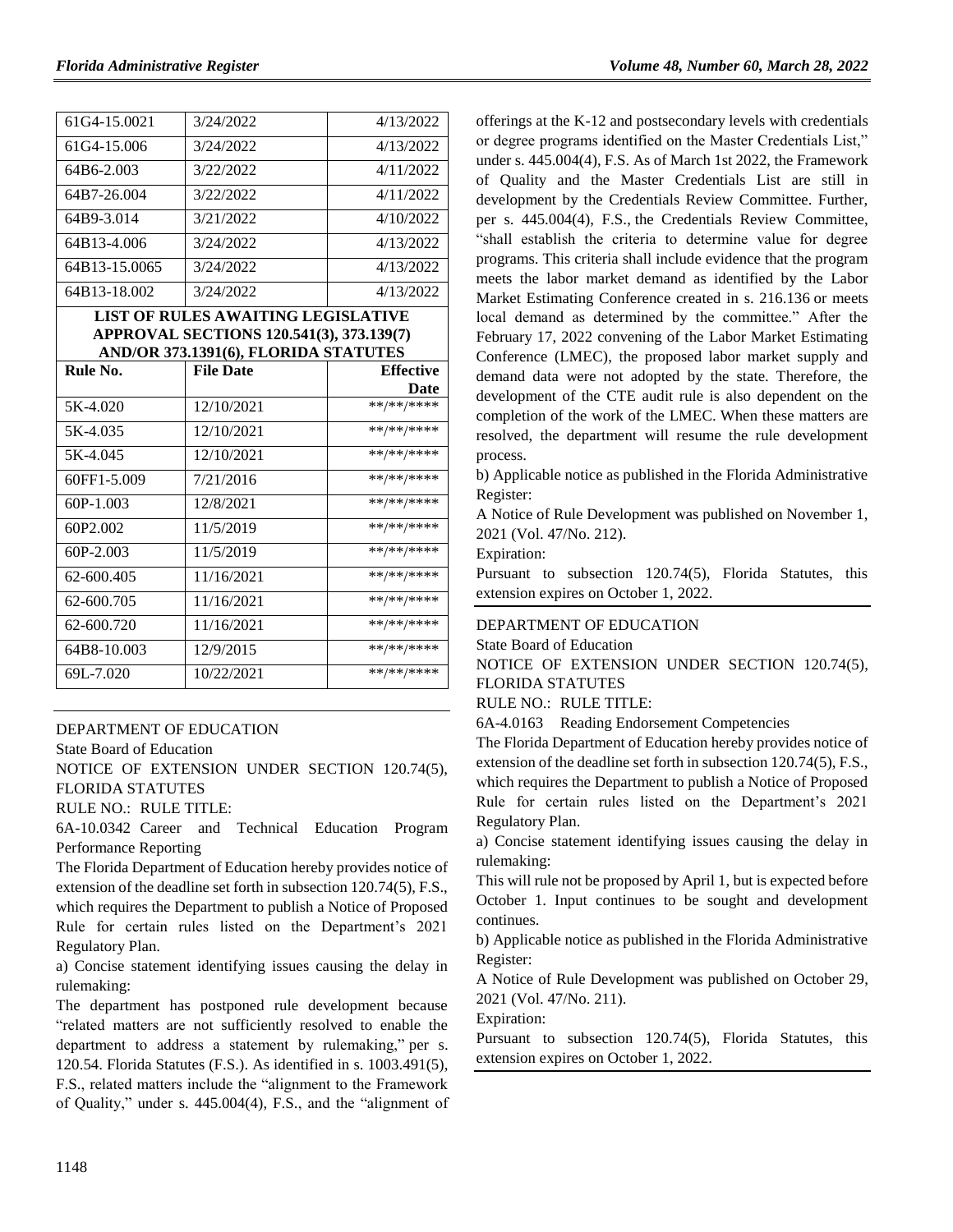# [DEPARTMENT OF EDUCATION](https://www.flrules.org/gateway/department.asp?id=6)

[State Board of Education](https://www.flrules.org/gateway/organization.asp?id=195)

NOTICE OF EXTENSION UNDER SECTION 120.74(5), FLORIDA STATUTES

RULE NO. RULE TITLE:

[6A-6.0531:](https://www.flrules.org/gateway/ruleNo.asp?id=6A-6.0531) Reading Achievement Initiative for Scholastic Excellence (RAISE)

The Florida Department of Education hereby provides notice of extension of the deadline set forth in subsection 120.74(5), F.S., which requires the Department to publish a Notice of Proposed Rule for certain rules listed on the Department's 2021 Regulatory Plan.

a) Concise statement identifying issues causing the delay in rulemaking:

This will rule not be proposed by April 1, but is expected before October 1. It will be considered for adoption in May 2022.

b) Applicable notice as published in the Florida Administrative Register:

A Notice of Rule Development was published on October 29, 2021 (Vol. 47/No. 211).

Expiration:

Pursuant to subsection 120.74(5), Florida Statutes, this extension expires on October 1, 2022.

#### [DEPARTMENT OF EDUCATION](https://www.flrules.org/gateway/department.asp?id=6)

[State Board of Education](https://www.flrules.org/gateway/organization.asp?id=195)

NOTICE OF EXTENSION UNDER SECTION 120.74(5), FLORIDA STATUTES

RULE NO. RULE TITLE:

[6A-6.0532:](https://www.flrules.org/gateway/ruleNo.asp?id=6A-6.0532) New Worlds Reading Initiative

The Florida Department of Education hereby provides notice of extension of the deadline set forth in subsection 120.74(5), F.S.,

which requires the Department to publish a Notice of Proposed Rule for certain rules listed on the Department's 2021 Regulatory Plan.

a) Concise statement identifying issues causing the delay in rulemaking:

This will rule not be proposed by April 1, but is expected before October 1. Input continues to be sought and development continues.

b) Applicable notice as published in the Florida Administrative Register:

A Notice of Rule Development was published on October 29, 2021 (Vol. 47/No. 211).

Expiration:

Pursuant to subsection 120.74(5), Florida Statutes, this extension expires on October 1, 2022.

[DEPARTMENT OF EDUCATION](https://www.flrules.org/gateway/department.asp?id=6) [State Board of Education](https://www.flrules.org/gateway/organization.asp?id=195) NOTICE OF EXTENSION UNDER SECTION 120.74(5), FLORIDA STATUTES

#### RULE NO.: RULE TITLE:

[6A-6.0790](https://www.flrules.org/gateway/ruleNo.asp?id=6A-6.0790) Florida College and University Charter School **Sponsors** 

The Florida Department of Education hereby provides notice of extension of the deadline set forth in subsection 120.74(5), F.S., which requires the Department to publish a Notice of Proposed Rule for certain rules listed on the Department's 2021 Regulatory Plan.

a) Concise statement identifying issues causing the delay in rulemaking:

This will rule not be proposed by April 1, but is expected before October 1. Input continues to be sought and development continues.

b) Applicable notice as published in the Florida Administrative Register:

A Notice of Rule Development was published on October 29, 2021 (Vol. 47/No. 211) for rule 6A-6.0786, F.A.C. We are now developing a new rule instead of amending the previous. A Notice of Rule Development was published on March 25, 2021 (Vol. 48/No. 59) for 6A-6.0790.

Expiration:

Pursuant to subsection 120.74(5), Florida Statutes, this extension expires on October 1, 2022.

#### [DEPARTMENT OF EDUCATION](https://www.flrules.org/gateway/department.asp?id=6)

[State Board of Education](https://www.flrules.org/gateway/organization.asp?id=195)

NOTICE OF EXTENSION UNDER SECTION 120.74(5), FLORIDA STATUTES

RULE NO.: RULE TITLE:

[6A-10.0342](https://www.flrules.org/gateway/ruleNo.asp?id=6A-10.0342) Career and Technical Education Program Performance Reporting

The Florida Department of Education hereby provides notice of extension of the deadline set forth in subsection 120.74(5), F.S., which requires the Department to publish a Notice of Proposed Rule for certain rules listed on the Department's 2021 Regulatory Plan.

a) Concise statement identifying issues causing the delay in rulemaking:

The department has postponed proposed rulemaking because "related matters are not sufficiently resolved to enable the department to address a statement by rulemaking," per [s.](http://www.leg.state.fl.us/statutes/index.cfm?App_mode=Display_Statute&URL=0100-0199/0120/Sections/0120.54.html)  [120.54. Florida Statutes](http://www.leg.state.fl.us/statutes/index.cfm?App_mode=Display_Statute&URL=0100-0199/0120/Sections/0120.54.html) (F.S.). As identified in [s. 1003.491\(5\),](http://www.leg.state.fl.us/Statutes/index.cfm?App_mode=Display_Statute&URL=1000-1099/1003/Sections/1003.491.html)  [F.S.,](http://www.leg.state.fl.us/Statutes/index.cfm?App_mode=Display_Statute&URL=1000-1099/1003/Sections/1003.491.html) related matters include the "alignment to the Framework of Quality," under [s. 445.004\(4\), F.S.,](http://www.leg.state.fl.us/statutes/index.cfm?App_mode=Display_Statute&Search_String=1003.491&URL=0400-0499/0445/Sections/0445.004.html) and the "alignment of offerings at the K-12 and postsecondary levels with credentials or degree programs identified on the Master Credentials List," under [s. 445.004\(4\), F.S.](http://www.leg.state.fl.us/statutes/index.cfm?App_mode=Display_Statute&Search_String=1003.491&URL=0400-0499/0445/Sections/0445.004.html) As of March 1st 2022, the Framework of Quality and the Master Credentials List are still in development by the Credentials Review Committee. Further, per [s. 445.004\(4\), F.S.,](http://www.leg.state.fl.us/statutes/index.cfm?App_mode=Display_Statute&Search_String=1003.491&URL=0400-0499/0445/Sections/0445.004.html) the Credentials Review Committee, "shall establish the criteria to determine value for degree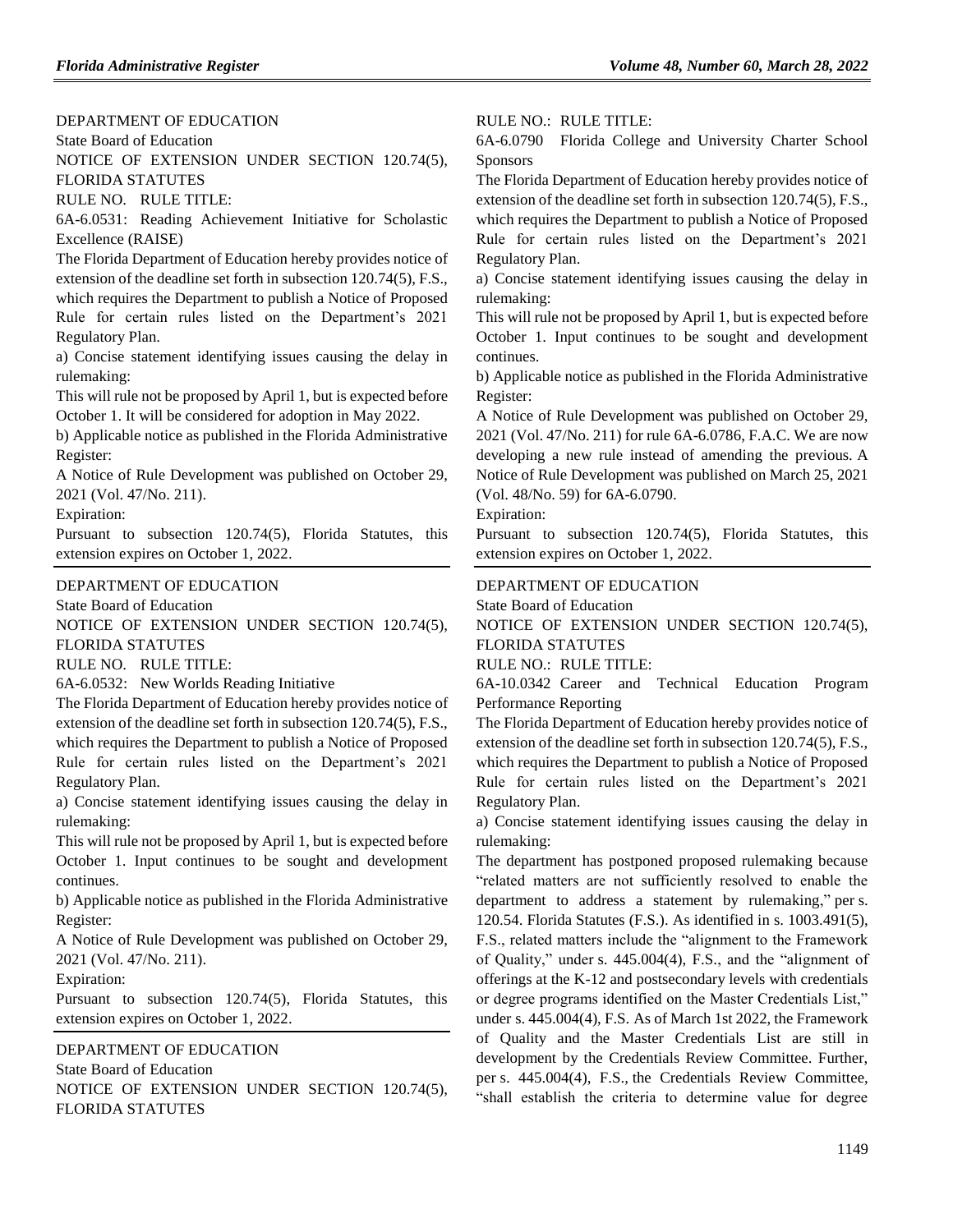programs. This criteria shall include evidence that the program meets the labor market demand as identified by the Labor Market Estimating Conference created in [s. 216.136, F.S.,](http://www.leg.state.fl.us/statutes/index.cfm?App_mode=Display_Statute&Search_String=&URL=0200-0299/0216/Sections/0216.136.html) or meets local demand as determined by the committee." After the February 17, 2022 convening of the [Labor Market Estimating](http://edr.state.fl.us/content/conferences/labormarket/index.cfm)  [Conference \(LMEC\),](http://edr.state.fl.us/content/conferences/labormarket/index.cfm) the proposed labor market supply and demand data were not adopted by the state. Therefore, the proposed rulemaking of the CTE audit rule is also dependent on the completion of the work of the LMEC. When these matters are resolved, the department will resume the rulemaking process.

b) Applicable notice as published in the Florida Administrative Register:

A Notice of Rule Development was published on November 1, 2021 (Vol. 47/No. 212).

Expiration:

Pursuant to subsection 120.74(5), Florida Statutes, this extension expires on October 1, 2022.

[DEPARTMENT OF EDUCATION](https://www.flrules.org/gateway/department.asp?id=6)

[Division of Early Learning](https://www.flrules.org/gateway/organization.asp?id=1044)

NOTICE OF EXTENSION UNDER SECTION 120.74(5), FLORIDA STATUTES

RULE NO.: RULE TITLE:

[6M-8.100](https://www.flrules.org/gateway/ruleNo.asp?id=6M-8.100) Definitions

The Florida Department of Education hereby provides notice of extension of the deadline set forth in subsection 120.74(5), F.S., which requires the Department to publish a Notice of Proposed Rule for certain rules listed on the Department's 2021

Regulatory Plan. a) Concise statement identifying issues causing the delay in rulemaking:

The department has postponed proposed rulemaking because "additional time is needed to gather needed elements that will need to be defined in rule based on implementation of new VPK accountability measures being implemented in companion VPK rules" per [s. 120.54. Florida Statutes](http://www.leg.state.fl.us/statutes/index.cfm?App_mode=Display_Statute&URL=0100-0199/0120/Sections/0120.54.html) (F.S.). As identified in s. 1002.68 F.S., all VPK programs will be measured based on program assessment and the coordinated screening and progress monitoring system and terms will need to be defined in rule.

b) Applicable notice as published in the Florida Administrative Register:

A Notice of Rule Development was published on October 29, 2021 (Vol. 47/211).

Expiration:

Pursuant to subsection 120.74(5), Florida Statutes, this extension expires on October 1, 2022.

[DEPARTMENT OF EDUCATION](https://www.flrules.org/gateway/department.asp?id=6) [Division of Early Learning](https://www.flrules.org/gateway/organization.asp?id=1044) NOTICE OF EXTENSION UNDER SECTION 120.74(5), FLORIDA STATUTES

#### RULE NO.: RULE TITLE:

[6M-8.620](https://www.flrules.org/gateway/ruleNo.asp?id=6M-8.620) Voluntary Prekindergarten (VPK) Pre- and Post-Assessment Compliance

The Florida Department of Education hereby provides notice of extension of the deadline set forth in subsection 120.74(5), F.S., which requires the Department to publish a Notice of Proposed Rule for certain rules listed on the Department's 2021 Regulatory Plan.

a) Concise statement identifying issues causing the delay in rulemaking:

The department has postponed proposed rulemaking because "additional time is needed to gather input from the early learning community to inform policy that will impact all VPK programs" per [s. 120.54. Florida Statutes](http://www.leg.state.fl.us/statutes/index.cfm?App_mode=Display_Statute&URL=0100-0199/0120/Sections/0120.54.html) (F.S.). As identified in s. 1002.68 F.S., all VPK programs will be required to implement the coordinated screening and progress monitoring system to each child enrolled in the VPK program. The assessment tool that will be used has yet to be procured.

b) Applicable notice as published in the Florida Administrative Register:

A Notice of Rule Development was published on October 29, 2021 (Vol. 47/211).

Expiration:

Pursuant to subsection 120.74(5), Florida Statutes, this extension expires on October 1, 2022.

## [DEPARTMENT OF EDUCATION](https://www.flrules.org/gateway/department.asp?id=6)

[Division of Early Learning](https://www.flrules.org/gateway/organization.asp?id=1044)

NOTICE OF EXTENSION UNDER SECTION 120.74(5), FLORIDA STATUTES

RULE NO.: RULE TITLE:

[6M-8.621](https://www.flrules.org/gateway/ruleNo.asp?id=6M-8.621) Program Assessment Requirements for the Voluntary Prekindergarten (VPK) Education Program

The Florida Department of Education hereby provides notice of extension of the deadline set forth in subsection 120.74(5), F.S., which requires the Department to publish a Notice of Proposed Rule for certain rules listed on the Department's 2021 Regulatory Plan.

a) Concise statement identifying issues causing the delay in rulemaking:

The department has postponed proposed rulemaking because "additional time is needed to gather input from the early learning community to inform policy that will impact all VPK programs" per [s. 120.54. Florida Statutes](http://www.leg.state.fl.us/statutes/index.cfm?App_mode=Display_Statute&URL=0100-0199/0120/Sections/0120.54.html) (F.S.). As identified in s. 1002.68 F.S., all VPK programs will be required to participate in program assessment and ensuring desired outcomes of implementation will require additional input regarding topics related to timing of program assessments, requests for additional assessments, and implementation of program assessment during the summer VPK programs.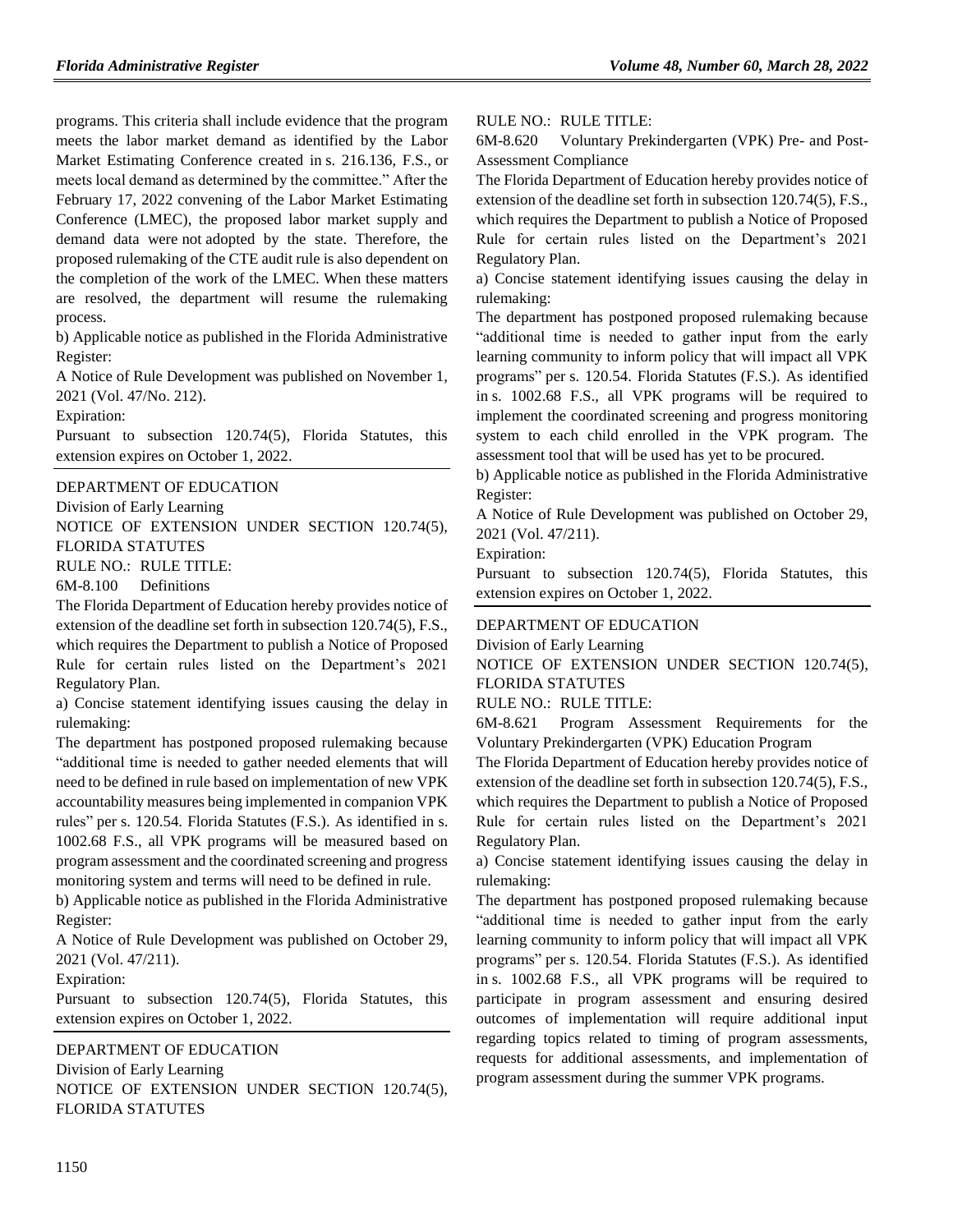b) Applicable notice as published in the Florida Administrative Register:

A Notice of Rule Development was published on October 29, 2021 (Vol. 47/211).

Expiration:

Pursuant to subsection 120.74(5), Florida Statutes, this extension expires on October 1, 2022.

[DEPARTMENT OF EDUCATION](https://www.flrules.org/gateway/department.asp?id=6)

[Division of Early Learning](https://www.flrules.org/gateway/organization.asp?id=1044)

NOTICE OF EXTENSION UNDER SECTION 120.74(5), FLORIDA STATUTES

RULE NO.: RULE TITLE:

[6M-9.120](https://www.flrules.org/gateway/ruleNo.asp?id=6M-9.120) Early Learning Coalition Performance Standards The Florida Department of Education hereby provides notice of extension of the deadline set forth in subsection 120.74(5), F.S., which requires the Department to publish a Notice of Proposed Rule for certain rules listed on the Department's 2021 Regulatory Plan.

a) Concise statement identifying issues causing the delay in rulemaking:

The department has postponed rulemaking because "related matters are not sufficiently resolved to enable the department to address a statement by rulemaking," per s. 120.54. Florida Statutes (F.S.). As identified in s. 1002.83(14), F.S., related matters include "an annual evaluation of the early learning coalition's executive director or chief executive officer on forms adopted by the department" and in s. 1002.82(3), F.S., the adoption of "performance standards and outcome measures for early learning coalitions that, at a minimum, include the development of objective and statistically valid customer service surveys by a state university or other independent researcher with specific expertise in customer service survey development". As of March 1st 2022, the Division of Early Learning (DEL) is working in collaboration with the University of Florida for the creation of the objective and statistically valid survey and is still collecting stakeholder feedback on the evaluation form and the performance standards and outcome measures. The DEL is holding rule development workshops on March 18 and 21, 2022 to gather information to inform the policy.

b) Applicable notice as published in the Florida Administrative Register:

A Notice of Rule Development was published on March 4, 2022 (Vol. 48/No. 44).

Expiration:

Pursuant to subsection 120.74(5), Florida Statutes, this extension expires on October 1, 2022.

[DEPARTMENT OF EDUCATION](https://www.flrules.org/gateway/department.asp?id=6) [Division of Early Learning](https://www.flrules.org/gateway/organization.asp?id=1044)

# NOTICE OF EXTENSION UNDER SECTION 120.74(5), FLORIDA STATUTES

RULE NOS.:RULE TITLES:

[6M-4.500](https://www.flrules.org/gateway/ruleNo.asp?id=6M-4.500) Child Attendance and Provider Reimbursements

[6M-4.735](https://www.flrules.org/gateway/ruleNo.asp?id=6M-4.735) Early Learning Professional Development Standards and Career Pathways

The Florida Department of Education hereby provides notice of extension of the deadline set forth in subsection 120.74(5), F.S., which requires the Department to publish a Notice of Proposed Rule for certain rules listed on the Department's 2021 Regulatory Plan.

a) Concise statement identifying issues causing the delay in rulemaking:

The department has postponed proposed rulemaking because "The agency has not had sufficient time to acquire the knowledge and experience reasonably necessary to address a statement by rulemaking," per s. 120.54. Florida Statutes (F.S.). As identified in s. 1002.995(2), F.S., related matters for Rule 6M-4.735, F.A.C. require school readiness program provider professional development training standards and informal career pathway credentials to align with the training for K-12 teachers, reading coaches, and school administrators in s. 1001.215(3), F.S., "to the greatest extent possible".

As identified in s. 1002.895(1), (2), F.S., related matters for Rule 6M-4.500, F.A.C. require the establishment of "procedures for the adoption of a market rate schedule until an alternative model that has been approved by the Administration for Children and Families pursuant to 45 C.F.R. s. 98.45(c)" and differentiation of reimbursement rates by the type of child care services, child care provider type, and Gold Seal designation.

As of March 1st 2022, the Division of Early Learning (DEL) is still collecting stakeholder feedback on the rules related to school readiness program provider reimbursements and professional development and career pathway credentials. Rule development to gather information to inform the policy will resume between March 17 and March 21, 2022.

b) Applicable notice as published in the Florida Administrative Register:

A Notice of Rule Development for 6M-4.500 was published on March 3, 2022 (Vol. 48/ No. 43)

A Notice of Rule Development for 6M-4.735 was published on March 4, 2022 (Vol. 48/No. 44)

Expiration:

Pursuant to subsection 120.74(5), Florida Statutes, this extension expires on October 1, 2022.

# [WATER MANAGEMENT DISTRICTS](https://www.flrules.org/gateway/department.asp?id=40)

[Southwest Florida Water Management District](https://www.flrules.org/gateway/organization.asp?id=123) Notice of Extension of Regulatory Plan Deadlines RULE NO.: RULE TITLE: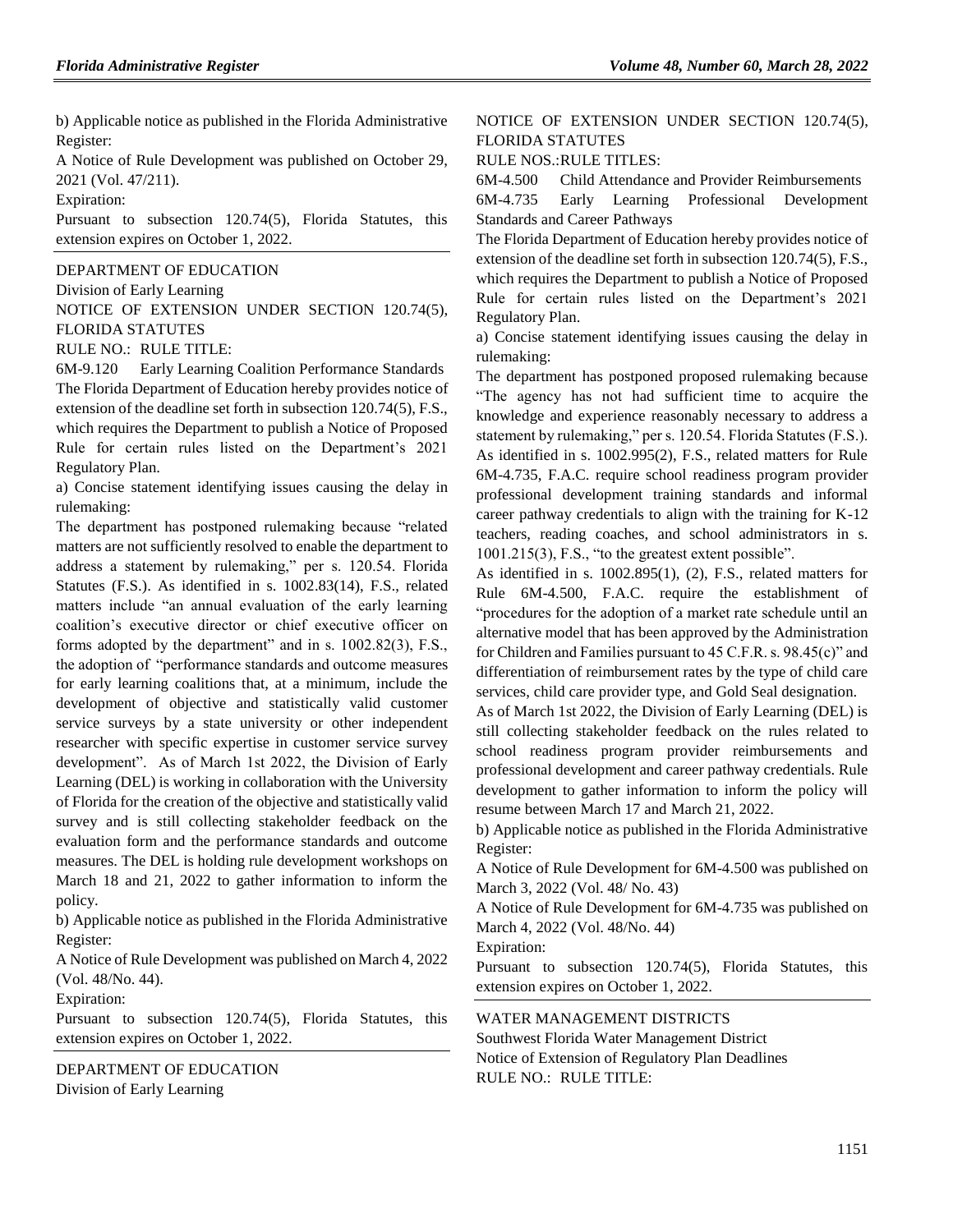[40D-1.660](https://www.flrules.org/gateway/ruleNo.asp?id=40D-1.660) Publications, Forms and Agreements Incorporated by Reference

The Southwest Florida Water Management District (District) hereby provides notice of extension of the deadline set forth in subsection 120.74(5), Fla. Stat., requiring publication of a Notice of Proposed Rule by April 1 for certain rules listed on the District's 2021-2022 Regulatory Plan. More specifically, the deadline for publication of a Notice of Proposed Rule is extended for Rule 40D-1.660, F.A.C.

a) Concise statement identifying issues causing the delay in rulemaking:

As required by paragraph  $373.4131(6)(a)$ , F.S. (2020), by January 1, 2021, the Florida Department of Environmental Protection (Department), in conjunction with the water managements districts, must begin rulemaking to update the environmental resource permitting stormwater design and operation regulations using the most recent scientific information available. To date, the Department has held thirteen Technical Advisory Committee (TAC) meetings to provide a forum for engaging the public on the technical aspects of this rulemaking effort. The Department anticipates holding rule workshops to discuss proposed rule language. Water management district staff will request authorization from their respective governing boards to publish a Notice of Proposed Rule once the proposed language is finalized. The Department will also publish a Notice of Proposed Rule at that time.

b) Applicable notice as published in the Florida Administrative Register:

Notice of Rule Development for Rule 40D-1.660 was published in the FAR on December 23, 2020, (Vol. 46, No. 248).

Expiration

Pursuant to subsection 120.74(5), Fla. Stat., this extension expires on October 1, 2022.

[DEPARTMENT OF ECONOMIC OPPORTUNITY](https://www.flrules.org/gateway/department.asp?id=73) [Division of Community Development](https://www.flrules.org/gateway/organization.asp?id=1066) DEO Final Order No. DEO-22-009 STATE OF FLORIDA DEPARTMENT OF ECONOMIC OPPORTUNITY

# In re: A LAND DEVELOPMENT REGULATION ADOPTED BY POLK COUNTY, FLORIDA ORDINANCE NO. 2022-008

# FINAL ORDER

# APPROVING POLK COUNTY ORDINANCE NO. 2022-008

The Department of Economic Opportunity ("Department") hereby issues its Final Order, pursuant to section 380.05(6), Florida Statutes, approving land development regulations adopted by Polk County, Florida, (the "County") Ordinance No. 2022-008 (the "Ordinance").

# FINDINGS OF FACT

1. The Green Swamp Area is designated by section 380.0551, Florida Statutes, as an area of critical state concern. The County is a local government within the Green Swamp Area of Critical State Concern.

2. The County adopted the Ordinance on February 1, 2022, and rendered it to the Department on February 16, 2022.

3. The Ordinance amends the Use Table for U.S. 27 Selected Area Plan in Chapter 4 of the County's Land Development Code to add "Self-Storage Facility" as a "C2" conditional use in the Professional Institutional-X future land use districts (PI and PIX). The Ordinance also amends Section 401.03 to add supplemental standards for self-storage facilities.

CONCLUSIONS OF LAW

4. The Department is required to approve or reject land development regulations that are adopted by any local government in an area of critical state concern. See section 380.05(6), Florida Statutes; See also Chapter 28-26, Florida Administrative Code.

5. "Land development regulations" include local zoning, subdivision, building, and other regulations controlling the development of land. Section 380.031(8), Florida Statutes. The regulations adopted by the Ordinance are land development regulations.

6. The Ordinance is consistent with the County's Comprehensive Plan generally, as required by section 163.3177(1), Florida Statutes, and specifically, with Objective 2.101-A and Appendix 2.131 Section 2.131-C North US 27 Selected-Area Plan, Policy 2.131-C3.

7. All land development regulations enacted, amended, or rescinded within an area of critical state concern must also be consistent with the principles for guiding development for that area. See section 380.05(6), Florida Statutes. The Principles for Guiding Development for the Green Swamp Area of Critical State Concern are set forth in rule 28-26.003(1), Florida Administrative Code.

8. The Ordinance is consistent with the Principles for Guiding Development as a whole, and is not inconsistent with any of the Principles for Guiding Development.

WHEREFORE, IT IS ORDERED that the Department finds that Polk County Ordinance No. 2022-008 is consistent with the County's Comprehensive Plan and the Principles for Guiding Development for the Green Swamp Area of Critical State Concern and is hereby APPROVED.

This Order becomes effective 21 days after publication in the Florida Administrative Register unless a petition is timely filed as described in the Notice of Administrative Rights below.